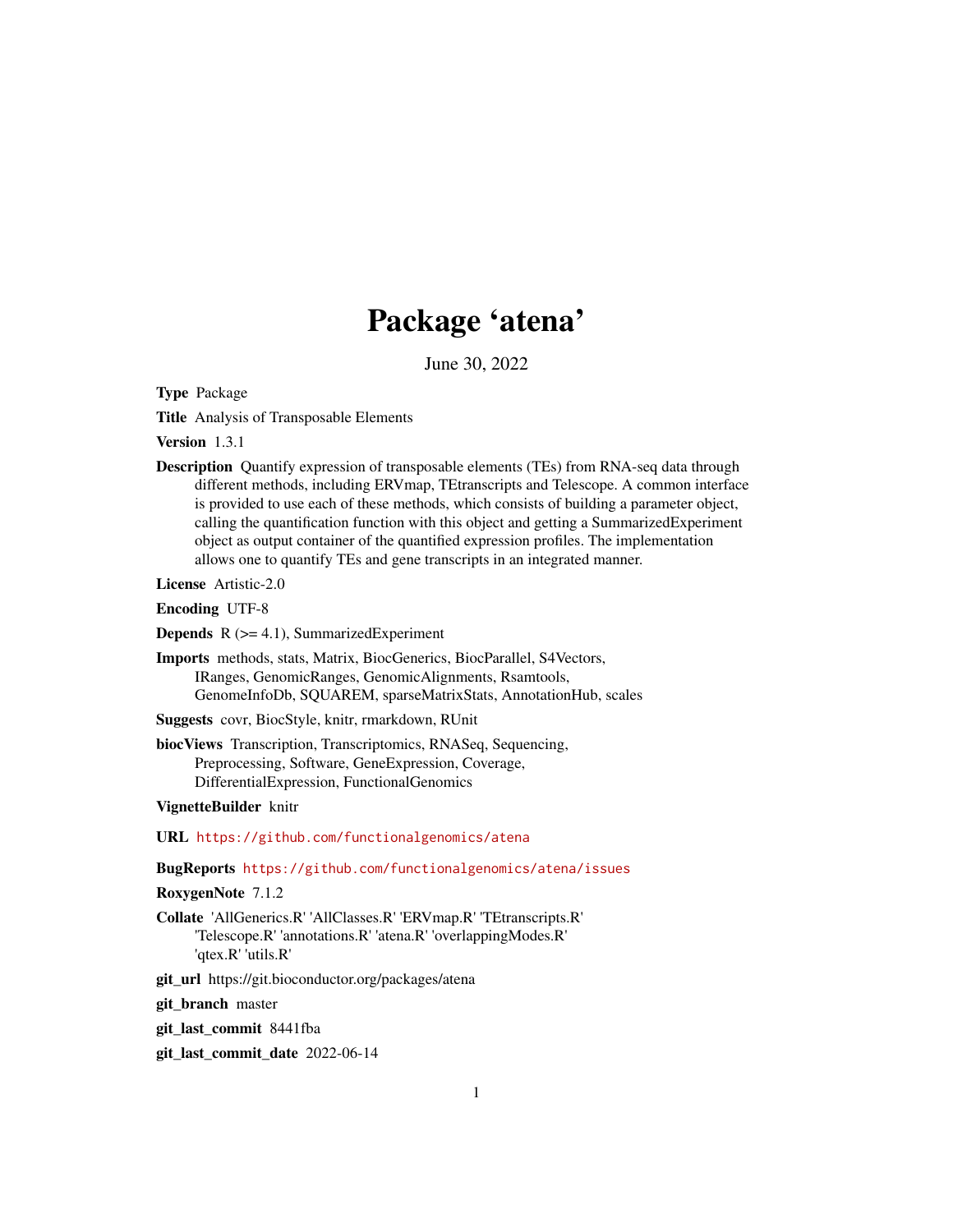<span id="page-1-0"></span>Date/Publication 2022-06-30 Author Beatriz Calvo-Serra [aut, cre], Robert Castelo [aut]

Maintainer Beatriz Calvo-Serra <br/>beatriz.calvo@upf.edu>

## R topics documented:

#### $\bf 1$ ndex  $\bf 20$  $\bf 20$

atena-package *atena: analysis of transposable elements in R and Bioconductor*

#### Description

The atena package provides a complete re-implementation in R of three existing methods for the quantification of transposable element (TE) expression in order to facilitate its integration into Bioconductor workflows for the analysis of RNA-seq data. The three methods are TEtranscripts [\(Jin et](https://doi.org/10.1093/bioinformatics/btv422) [al. \(2015\)\)](https://doi.org/10.1093/bioinformatics/btv422), ERVmap [\(Tokuyama et al. \(2018\)\)](https://doi.org/10.1073/pnas.1814589115) and Telescope [\(Bendall et al.\(2019\)\)](https://doi.org/10.1371/journal.pcbi.1006453).

#### Details

The main functions are:

- [TEtranscriptsParam](#page-16-1) build parameter objects of the class TEtranscriptsParam-class for the TEtranscripts expression quantification method
- [ERVmapParam](#page-4-1) build parameter objects of the class ERVmapParam-class for the ERVmap expression quantification method
- [TelescopeParam](#page-12-1) build parameter objects of the class TelescopeParam-class for the Telescope expression quantification method
- [qtex](#page-9-1) call the TE expression quantification method using a previously built parameter object

For detailed information on usage, see the package vignette, by typing vignette("atena").

All questions and bug reports should be posted to the Bioconductor Support Site:

<https://support.bioconductor.org>

The code of the development version of the package is available at the GitHub repository:

<https://github.com/functionalgenomics/atena>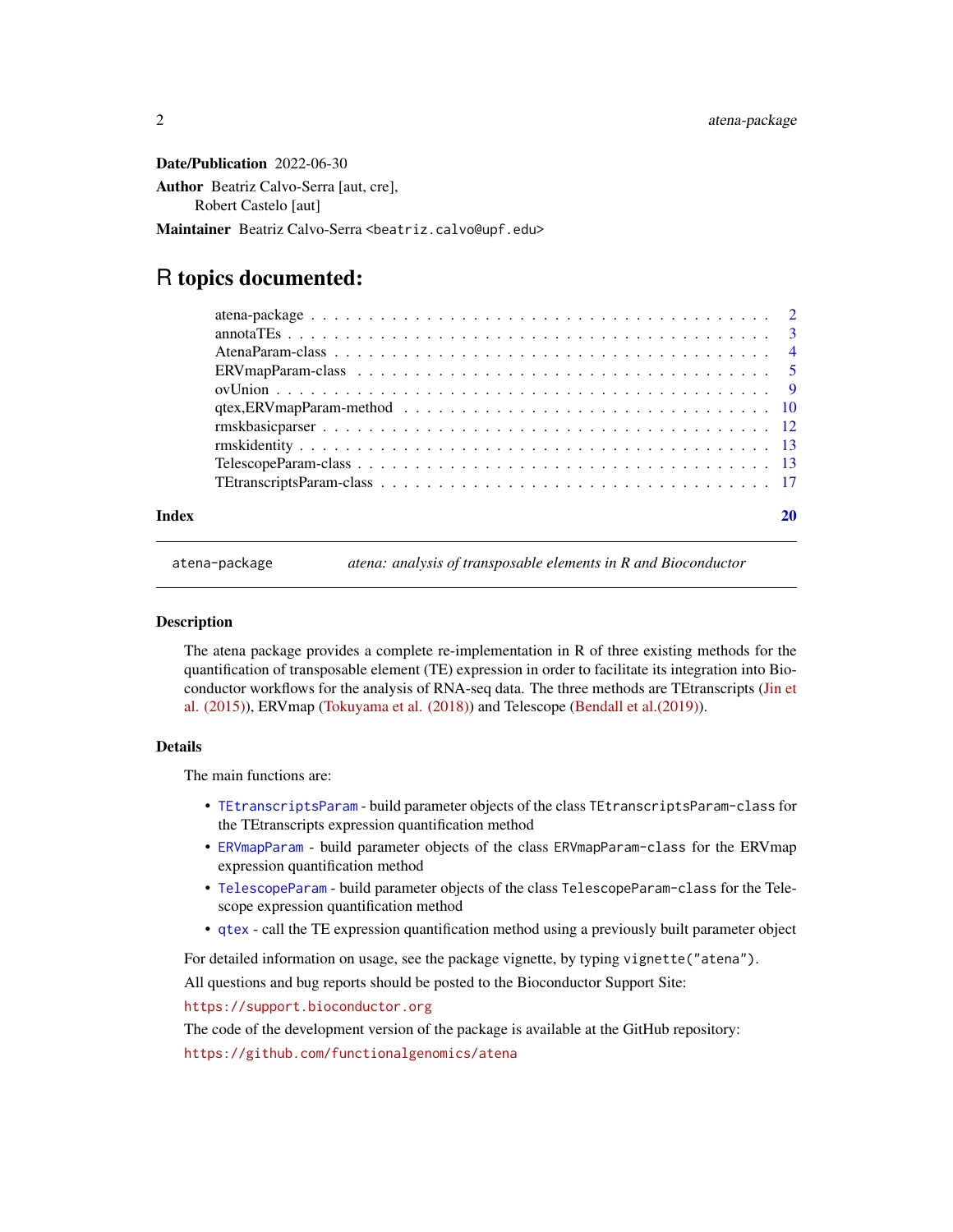#### <span id="page-2-0"></span>annotaTEs 3

#### References

Jin Y et al. TEtranscripts: a package for including transposable elements in differential expression analysis of RNA-seq datasets. Bioinformatics. 2015;31(22):3593-3599. DOI: [https://doi.org/](https://doi.org/10.1093/bioinformatics/btv422) [10.1093/bioinformatics/btv422](https://doi.org/10.1093/bioinformatics/btv422)

Tokuyama M et al. ERVmap analysis reveals genome-wide transcription of human endogenous retroviruses. PNAS. 2018;115(50):12565-12572. DOI: <https://doi.org/10.1073/pnas.1814589115>

Bendall et al. Telescope: characterization of the retrotranscriptome by accurate estimation of transposable element expression. PLOS Comp. Biol. 2019;15(9):e1006453. DOI: [https://doi.org/](https://doi.org/10.1371/journal.pcbi.1006453) [10.1371/journal.pcbi.1006453](https://doi.org/10.1371/journal.pcbi.1006453)

annotaTEs *Get RepeatMasker UCSC annotations*

#### Description

The annotaTEs() function fetches RepeatMasker UCSC transposable element (TE) annotations using [AnnotationHub](#page-0-0) and parses them.

#### Usage

annotaTEs(genome = "hg38", parsefun = rmskidentity)

#### Arguments

| genome   | The genome version of the desired RepeatMasker annotations (e.g. "hg38").                                                                                                                                                                                                                                                                                                                                                                                                     |
|----------|-------------------------------------------------------------------------------------------------------------------------------------------------------------------------------------------------------------------------------------------------------------------------------------------------------------------------------------------------------------------------------------------------------------------------------------------------------------------------------|
| parsefun | A function to parse the annotations:                                                                                                                                                                                                                                                                                                                                                                                                                                          |
|          | • Function rmskidentity returns RepeatMasker annotations as present in<br>AnnotationHub, without processing them.                                                                                                                                                                                                                                                                                                                                                             |
|          | • Function rmskbasic parser parses annotations by removing low complex-<br>ity regions, simple repeats, satellites, rRNA, scRNA, snRNA, srpRNA and<br>tRNA. Also removes TEs with a strand different than "+" or "-". Modifies<br>"repFamily" and "repClass" columns when a "?" is present or when they<br>are defined as "Unknown" or "Other". Finally, assigns a unique id to each<br>TE instance by adding the suffix "_dup" plus a number at the end of the<br>"repName". |
|          | • User-defined function. Input and output should be GRanges objects.                                                                                                                                                                                                                                                                                                                                                                                                          |

#### Details

Given a specific genome version, the annotaTEs() function fetches RepeatMasker annotations from UCSC Genome Browser using the [AnnotationHub](#page-0-0) package. Since RepeatMasker not only provides TE annotations but also low complexity DNA sequences and other types of repeats, a specific parsefun can be set to parse these annotations (e.g. rmskbasicparser or a user-defined function). If no parsing is required, parsefun can be set to rmskidentity.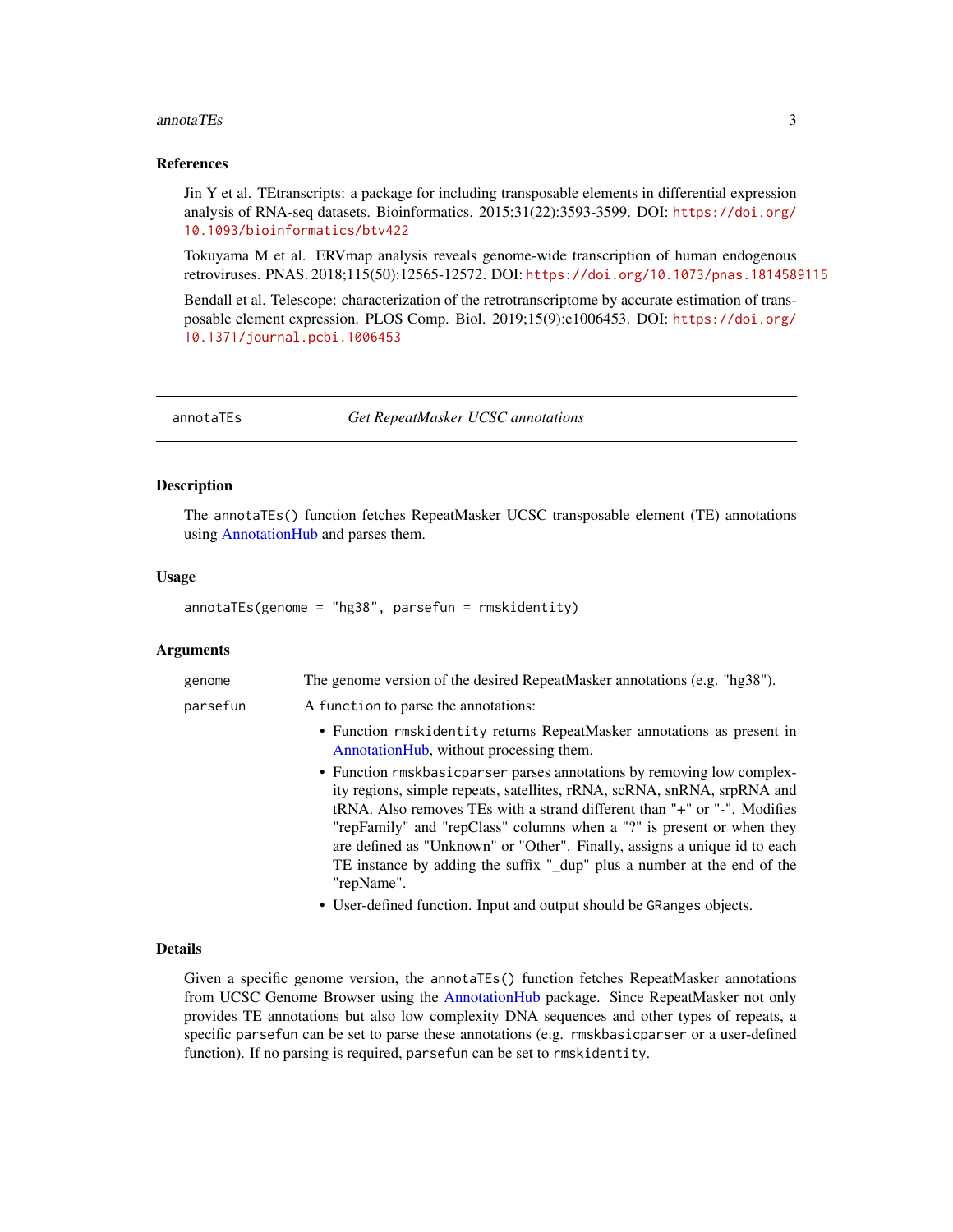<span id="page-3-0"></span>A [GRanges](#page-0-0) object with transposable element annotations.

#### See Also

[AnnotationHub](#page-0-0)

#### Examples

```
rmsk_gr <- annotaTEs(genome = "hg38", parsefun = rmskidentity)
```
<span id="page-3-1"></span>AtenaParam-class *Atena parameter class*

#### Description

This is a virtual class from which other classes are derived for storing parameters provided to quantification methods of transposable elements from RNA-seq data.

#### Usage

## S4 method for signature 'AtenaParam' path(object)

## S4 method for signature 'AtenaParam' features(object)

#### Arguments

object A [AtenaParam](#page-3-1) object.

#### Value

path(): Filesystem paths to the BAM files in the input parameter object.

features(): The GenomicRanges or GenomicRangesList object with the features in the input parameter object.

#### **Slots**

bfl A [BamFileList](#page-0-0) object.

features A [GRanges](#page-0-0) object.

aggregateby Character vector with column names in the annotation to be used to aggregate quantifications.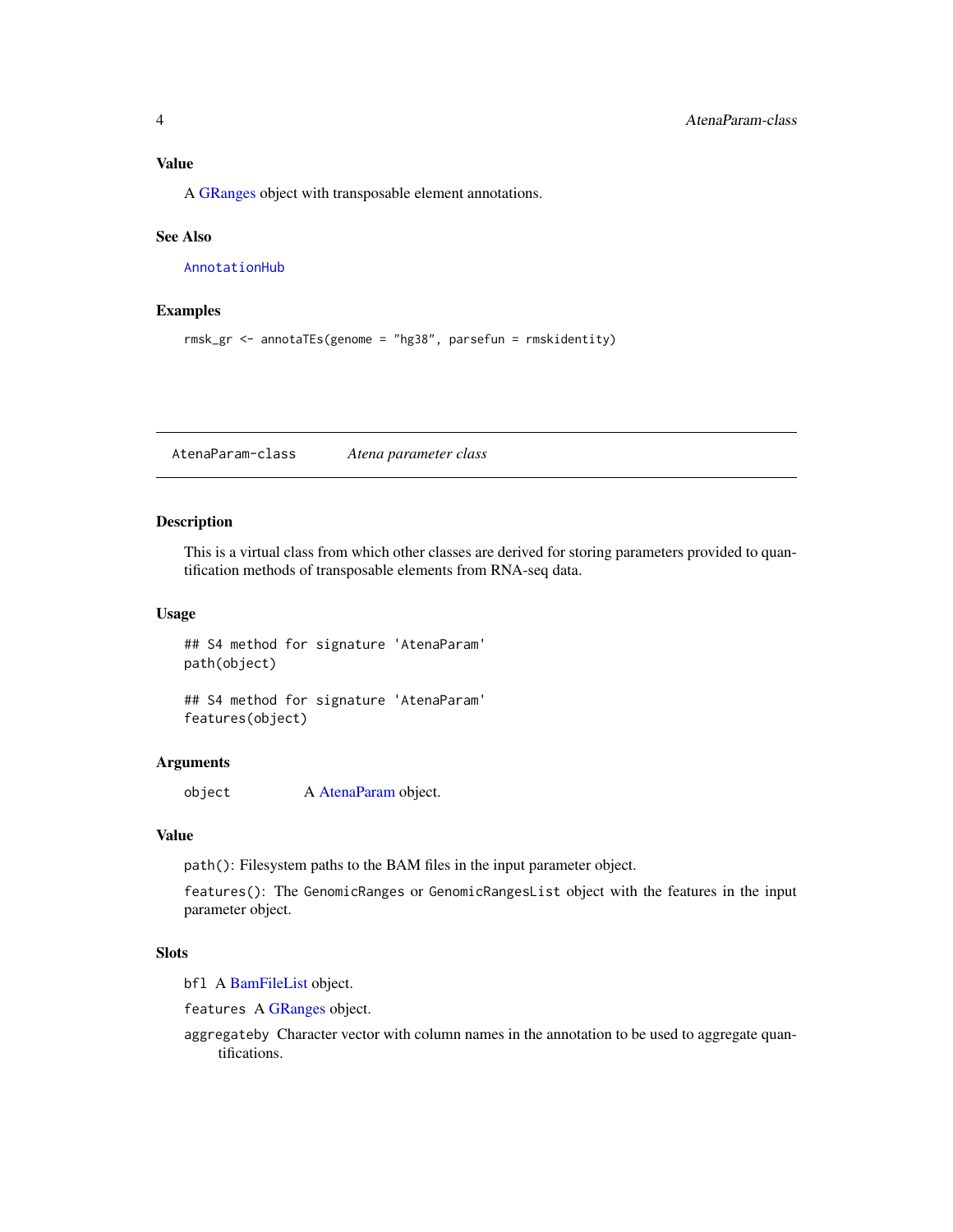<span id="page-4-0"></span>ERVmapParam-class 5

#### See Also

[ERVmapParam-class](#page-4-2) [TelescopeParam-class](#page-12-2) [TEtranscriptsParam-class](#page-16-2)

#### Examples

```
bamfiles <- list.files(system.file("extdata", package="atena"),
                       pattern="*.bam", full.names=TRUE)
TE_annot <- readRDS(file = system.file("extdata", "Top28TEs.rds",
                    package="atena"))
ttpar <- TEtranscriptsParam(bamfiles, teFeatures=TE_annot, singleEnd=TRUE,
                            ignoreStrand=TRUE, aggregateby = c("repName"))
path(ttpar)
```
<span id="page-4-2"></span>ERVmapParam-class *ERVmap parameter class*

#### <span id="page-4-1"></span>Description

This is a class for storing parameters provided to the ERVmap algorithm. It is a subclass of the 'AtenaParam-class'.

Build an object of the class ERVmapParam

#### Usage

```
ERVmapParam(
  bfl,
  teFeatures,
  aggregateby = character(0),geneFeatures = NA,
  singleEnd = TRUE,
  ignoreStrand = TRUE,
  strandMode = 1L,
  fragments = !singleEnd,
  maxMismatchRate = 0.02,
  suboptimalAlignmentTag = "auto",
  suboptimalAlignmentCutoff = 5,
  geneCountMode = "all"
)
## S4 method for signature 'ERVmapParam'
show(object)
```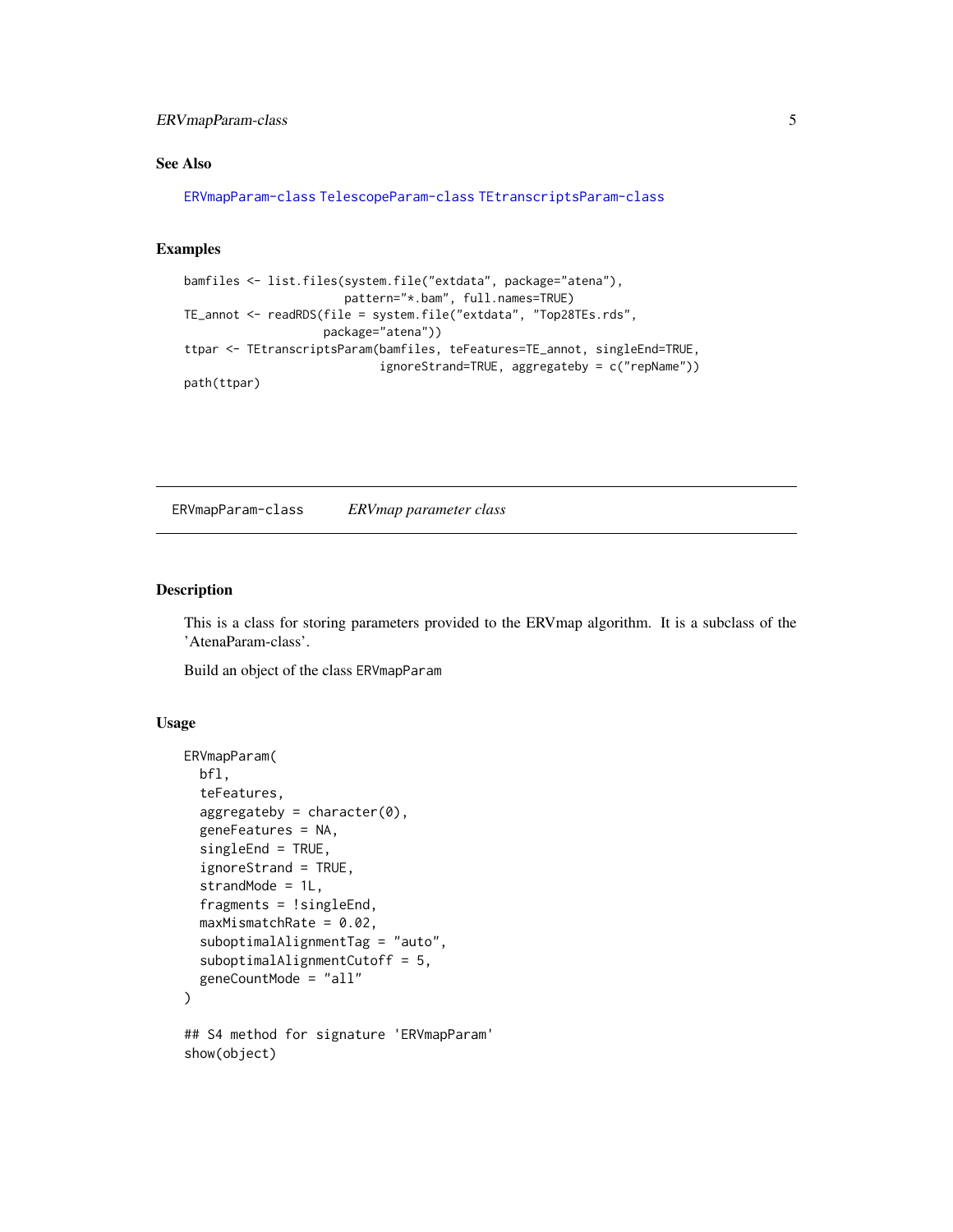## <span id="page-5-0"></span>Arguments

| bf1                    | A BamFile or BamFileList object, or a character string vector of BAM file-<br>names.                                                                                                                                                                                                                                                                                                                                                                                                                                                   |
|------------------------|----------------------------------------------------------------------------------------------------------------------------------------------------------------------------------------------------------------------------------------------------------------------------------------------------------------------------------------------------------------------------------------------------------------------------------------------------------------------------------------------------------------------------------------|
| teFeatures             | A GRanges or GRangesList object with the transposable element (TE) anno-<br>tated features to be quantified. Elements in this object should have names, which<br>are used as a grouping factor for genomic ranges forming a common locus, un-<br>less other metadata column names are specified in the aggregateby parameter.                                                                                                                                                                                                          |
| aggregateby            | Character vector with column names in the annotation to be used to aggregate<br>quantifications. By default, this is an empty vector, which means that the names<br>of the input GRanges or GRangesList object given in the teFeatures parameter<br>are used to aggregate quantifications.                                                                                                                                                                                                                                             |
| geneFeatures           | A GRanges or GRangesList object with the gene annotated features to be quan-<br>tified. Overlaps with unique reads are first tallied with respect to these gene<br>features. Elements should have names indicating the gene name/id. In case that<br>geneFeatures contains a metadata column named type, only the elements with<br>type = exon are considered for the analysis. Then, exon counts are summarized<br>to the gene level.                                                                                                 |
| singleEnd              | (Default TRUE) Logical value indicating if reads are single (TRUE) or paired-end<br>(FALSE).                                                                                                                                                                                                                                                                                                                                                                                                                                           |
| ignoreStrand           | (Default TRUE) A logical which defines if the strand should be taken into con-<br>sideration when computing the overlap between reads and annotated features.<br>When ignore_strand = FALSE, an aligned read is considered to be overlapping<br>an annotated feature as long as they have a non-empty intersecting genomic<br>range on the same strand, while when ignoreStrand = TRUE the strand is not<br>considered.                                                                                                                |
| strandMode             | (Default 1) Numeric vector which can take values 0, 1 or 2. The strand mode is<br>a per-object switch on GAlignmentPairs objects that controls the behavior of<br>the strand getter. See GAlignmentPairs class for further detail. If singleEnd =<br>TRUE, then strandMode is ignored.                                                                                                                                                                                                                                                 |
| fragments              | (Default not singleEnd) A logical; applied to paired-end data only. When<br>fragments=TRUE, the read-counting method in the original ERV map algorithm<br>is applied: each mate of a paired-end read is counted once and, therefore, two<br>mates mapping to the same element result in adding up a count value of two.<br>When fragments=FALSE, if the two mates of a paired-end read map to the same<br>element, they are counted as a single hit and singletons, reads with unmapped<br>pairs and other fragments, are not counted. |
| maxMismatchRate        |                                                                                                                                                                                                                                                                                                                                                                                                                                                                                                                                        |
|                        | (Default 0.02) Numeric value storing the maximum mismatch rate employed by<br>the ERVmap algorithm to discard aligned reads whose rate of sum of hard and<br>soft clipping or whose rate of the edit distance over the genome reference to the<br>length of the read is above this threshold.                                                                                                                                                                                                                                          |
| suboptimalAlignmentTag |                                                                                                                                                                                                                                                                                                                                                                                                                                                                                                                                        |
|                        | (Default "auto") Character string storing the tag name in the BAM files that<br>stores the suboptimal alignment score used in the third filter of ERVmap; see<br>Tokuyama et al. (2018). The default, suboptimalAlignmentTag="auto", first                                                                                                                                                                                                                                                                                             |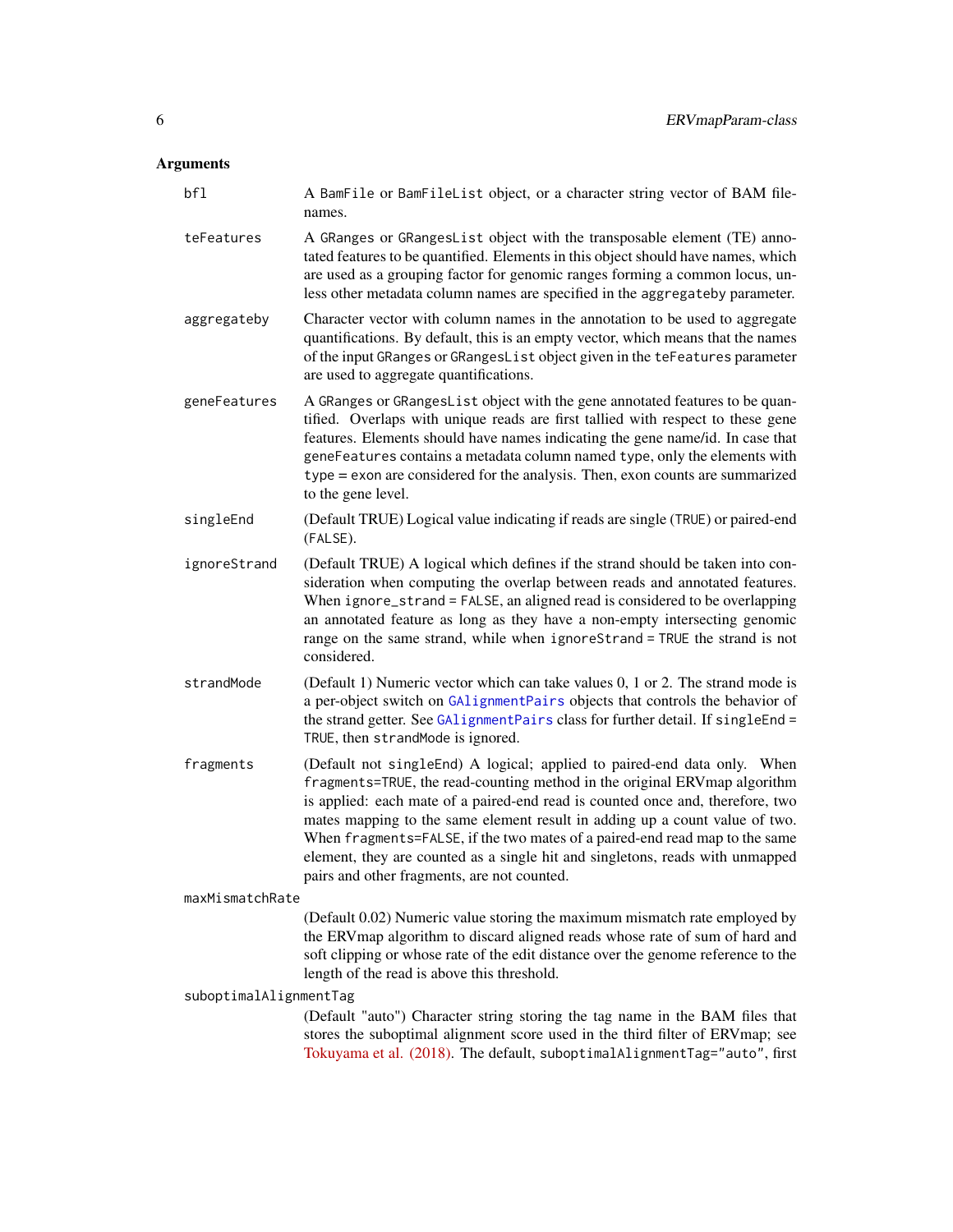<span id="page-6-0"></span>

|                           |               | extracts the name of the read mapper software from one or more BAM files. If                                                                                                                                                                                                                                    |
|---------------------------|---------------|-----------------------------------------------------------------------------------------------------------------------------------------------------------------------------------------------------------------------------------------------------------------------------------------------------------------|
|                           |               | BAM files were generated by BWA, the suboptimal alignment scores are ob-                                                                                                                                                                                                                                        |
|                           |               | tained from a tag called XS. For other read mappers, the suboptimal alignment                                                                                                                                                                                                                                   |
|                           |               | score is considered to be missing since, except from BWA, no other aligner                                                                                                                                                                                                                                      |
|                           |               | provides a tag with suboptimal alignment scores. In this case, the available                                                                                                                                                                                                                                    |
|                           |               | secondary alignments are used to implement an analogous approach to that of                                                                                                                                                                                                                                     |
|                           |               | the third ERV map filter. When suboptimal Alignment Tag="none", it also per-                                                                                                                                                                                                                                    |
|                           |               | forms the latter approach even when the tag XS is available. When this parameter                                                                                                                                                                                                                                |
|                           |               | is different from "auto" and "none", a tag with the given name is used to extract                                                                                                                                                                                                                               |
|                           |               | the suboptimal alignment score.                                                                                                                                                                                                                                                                                 |
| suboptimalAlignmentCutoff |               |                                                                                                                                                                                                                                                                                                                 |
|                           |               | (Default 5) Numeric value storing the cutoff above which the difference be-<br>tween the alignment score and the suboptimal alignment score is considered<br>sufficiently large to retain the alignment. When this value is set to NA, the filter-<br>ing step based on suboptimal alignment scores is skipped. |
|                           | geneCountMode | (Default "all") Character string indicating if the ERV map read filters applied to<br>quantify TEs expression should also be applied when quantifying gene expres-<br>sion ("ervmap") or not ("all"), in which case all primary alignments mapping<br>to genes are counted.                                     |
|                           | object        | A ERV map Param object.                                                                                                                                                                                                                                                                                         |
|                           |               |                                                                                                                                                                                                                                                                                                                 |

#### Details

This is the constructor function for objects of the class ERVmapParam-class. This type of object is the input to the function [qtex\(](#page-9-1)) for quantifying expression of transposable elements using the ERVmap method [Tokuyama et al. \(2018\).](https://doi.org/10.1073/pnas.1814589115) The ERVmap algorithm processes reads following conservative filtering criteria to provide reliable raw count data for each TE.

#### Value

A [ERVmapParam](#page-4-2) object.

#### **Slots**

readMapper The name of the software used to align reads, obtained from the BAM file header.

- singleEnd (Default FALSE) Logical value indicating if reads are single (TRUE) or paired-end (FALSE).
- strandMode (Default 1) Numeric vector which can take values 0, 1 or 2. The strand mode is a per-object switch on [GAlignmentPairs](#page-0-0) objects that controls the behavior of the strand getter. See [GAlignmentPairs](#page-0-0) class for further detail. If singleEnd = TRUE, then strandMode #' is ignored.
- ignoreStrand (Default TRUE) A logical which defines if the strand should be taken into consideration when computing the overlap between reads and TEs in the annotations. When ignore\_strand = FALSE, only those reads which overlap the TE and are on the same strand are counted. On the contrary, when ignore\_strand = TRUE, any read overlapping an element in teFeatures is counted regardless of the strand.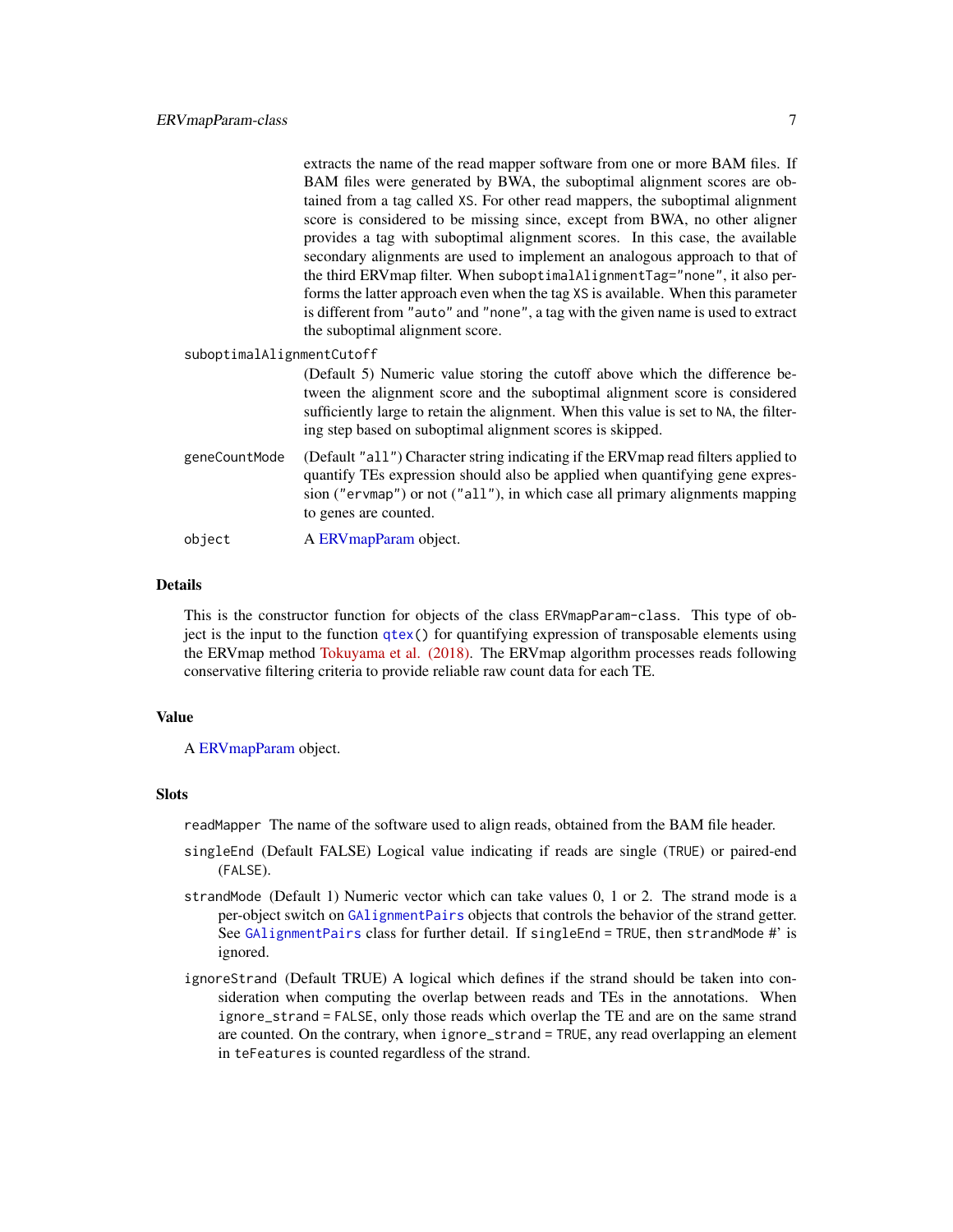- fragments (Default not singleEnd) A logical; applied to paired-end data only. When fragments=TRUE (default), the read-counting method in the original ERVmap algorithm will be applied: each mate of a paired-end read is counted once and, therefore, two mates mapping to the same element result in adding up a count value of two. When fragments=FALSE, if the two mates of a paired-end read map to the same element, they are counted as a single hit and singletons, reads with unmapped pairs and other fragments, are not counted.
- maxMismatchRate (Default 0.02) Numeric value storing the maximum mismatch rate employed by the ERVmap algorithm to discard aligned reads whose rate of sum of hard and soft clipping, or of the edit distance over the genome reference, to the length of the read is above this threshold.
- suboptimalAlignmentTag (Default "auto") Character string storing the tag name in the BAM files that stores the suboptimal alignment score used in the third filter of ERVmap; see Tokuyama et al. (2018). The default, suboptimalAlignmentTag="auto", assumes that either the BAM files were generated by BWA and include a tag called XS that stores the suboptimal alignment score or, if the XS tag is not available, then it uses the available secondary alignments to implement an analogous approach to that of the third ERVmap filter. When suboptimalAlignmentTag="none", it also performs the latter approach even when the tag XS is available. When this parameter is different from "auto" and "none", a tag with the given name is used to extract the suboptimal alignment score. The absence of that tag will prompt an error.
- suboptimalAlignmentCutoff (Default 5) Numeric value storing the cutoff above which the difference between the alignment score and the suboptimal alignment score is considered sufficiently large to retain the alignment. When this value is set to NA, then the filtering step based on suboptimal alignment scores is skipped.
- geneCountMode (Default "all") Character string indicating if the ERVmap read filters applied to quantify TEs expression should also be applied when quantifying gene expression ("ervmap") or not ("all"), in which case all primary alignments mapping to genes are counted.

#### References

Tokuyama M et al. ERVmap analysis reveals genome-wide transcription of human endogenous retroviruses. PNAS. 2018;115(50):12565-12572. DOI: <https://doi.org/10.1073/pnas.1814589115>

Tokuyama M et al. ERVmap analysis reveals genome-wide transcription of human endogenous retroviruses. PNAS. 2018;115(50):12565-12572. DOI: <https://doi.org/10.1073/pnas.1814589115>

#### Examples

```
bamfiles <- list.files(system.file("extdata", package="atena"),
                       pattern="*.bam", full.names=TRUE)
TE_annot <- readRDS(file = system.file("extdata", "Top28TEs.rds",
                    package="atena"))
empar <- ERVmapParam(bamfiles, teFeatures = TE_annot, singleEnd = TRUE,
                     ignoreStrand = TRUE, suboptimalAlignmentCutoff=NA)
empar
```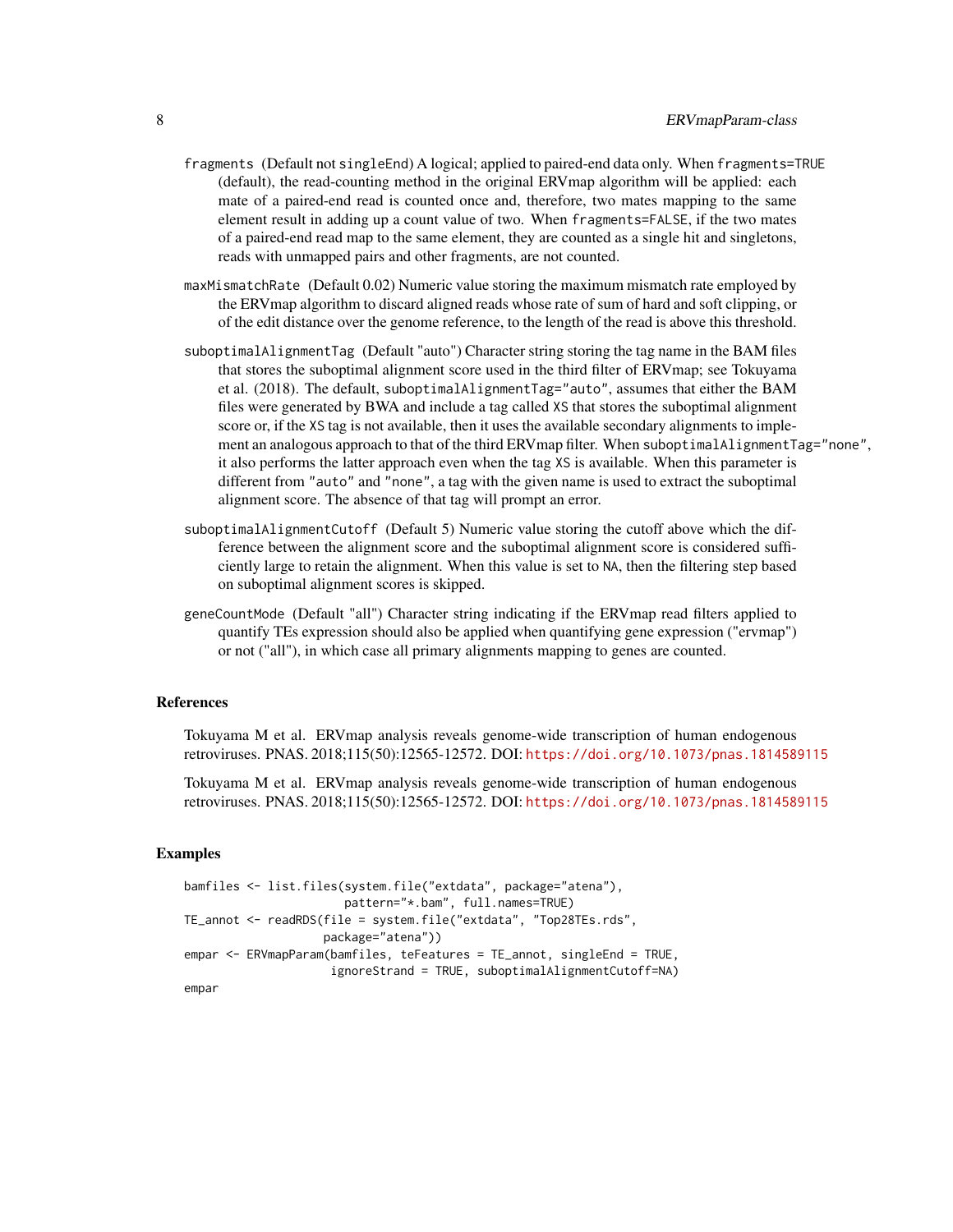<span id="page-8-0"></span>

#### Description

The following functions control the way in which overlaps between aligned reads and annotated features are resolved when an aligned read overlaps more than one feature on the same locus:

#### Usage

```
ovUnion(reads, features, ignoreStrand, minOverlFract)
```
ovIntersectionStrict(reads, features, ignoreStrand, minOverlFract)

#### Arguments

| reads         | A GAlignments, GAlignmentList or a GAlignmentPairs object.                                                                                                                                                                                                                                                                                                                                                                            |
|---------------|---------------------------------------------------------------------------------------------------------------------------------------------------------------------------------------------------------------------------------------------------------------------------------------------------------------------------------------------------------------------------------------------------------------------------------------|
| features      | A GRanges object with annotated features.                                                                                                                                                                                                                                                                                                                                                                                             |
| ignoreStrand  | (Default FALSE) A logical which defines if the strand should be taken into con-<br>sideration when computing the overlap between reads and annotated features.<br>When ignoreStrand = FALSE, an aligned read will be considered to be overlap-<br>ping an annotated feature as long as they have a non-empty intersecting genomic<br>ranges on the same strand, while when ignore Strand = TRUE the strand will not<br>be considered. |
| minOverlFract | (Default 0.2) A numeric scalar. minOverlFract is multiplied by the median<br>read length and the resulting value is used to specify the minoverlap argument<br>from findOverlaps from the IRanges package. When no minimum overlap is<br>required, set $minOverIFract = 0$ .                                                                                                                                                          |

#### Details

- ovUnion(): (default)
- ovIntersectionStrict():
- User supplied: a function taking the same parameters as the previous three functions and returning a [Hits](#page-0-0) object.

They take the following parameters:

These functions are given to the mode parameter of the [qtex\(](#page-9-1)) function and are similar to the functions [Union\(](#page-0-0)) and [IntersectionStrict\(](#page-0-0)) from the GenomicAlignments package, with the difference that instead of returning counts of reads overlapping annotated features, they return the actual overlaps, because the counting is deferred to other algorithms that follow some specific strategy when a read maps to more than one feature. For this same reason, these functions lack the inter.feature argument found in the corresponding functions from the GenomicAlignments package.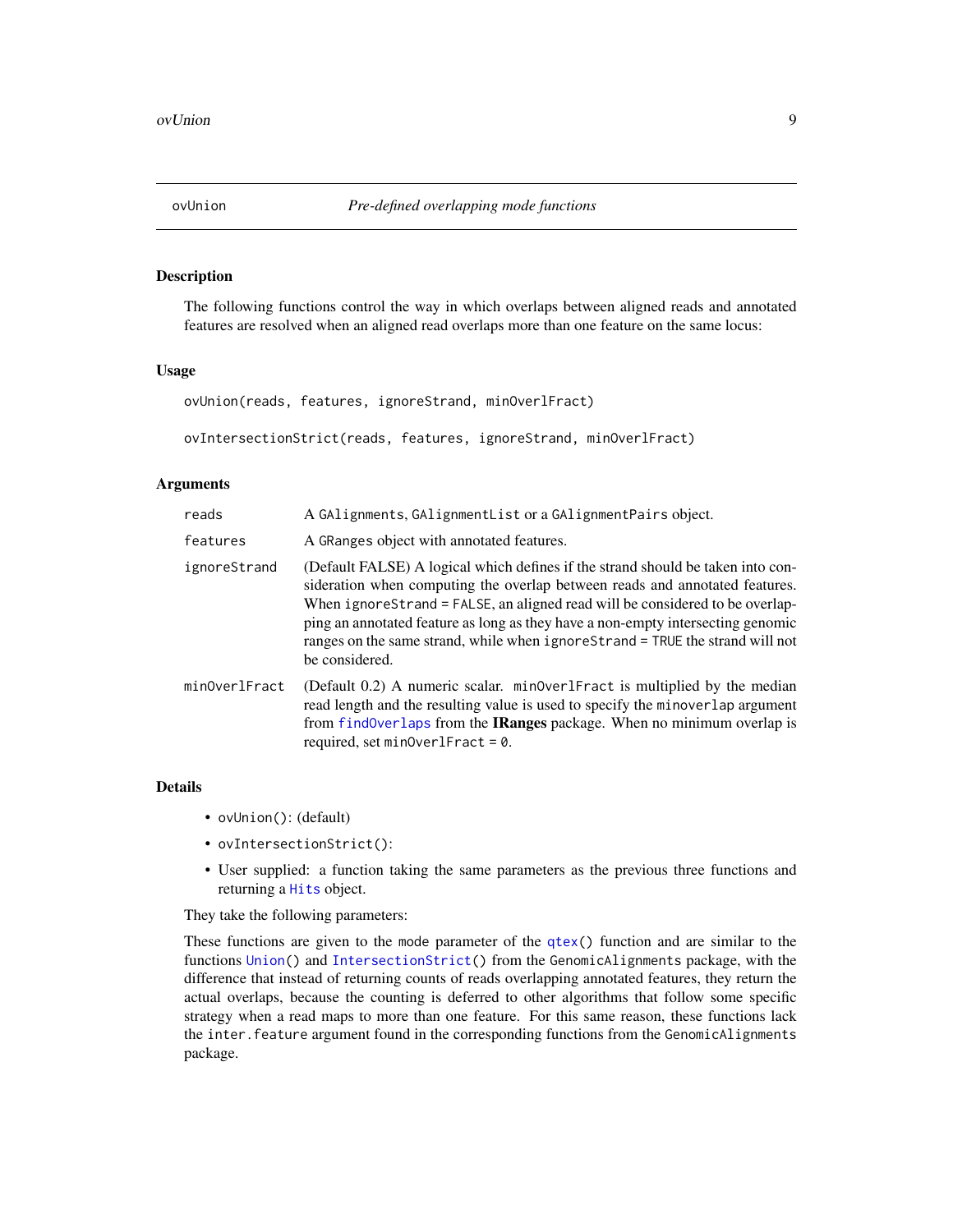#### <span id="page-9-0"></span>Value

A Hits object; see the [Hits-class](#page-0-0) manual page.

#### Examples

```
bamfiles <- list.files(system.file("extdata", package="atena"),
                       pattern="*.bam", full.names=TRUE)
TE_annot <- readRDS(file = system.file("extdata", "Top28TEs.rds",
                    package="atena"))
tspar <- TelescopeParam(bfl=bamfiles, teFeatures=TE_annot,
                        singleEnd = TRUE, ignoreStrand=TRUE,
                        minOverlFract=0L)
tsSE <- qtex(tspar, mode=ovIntersectionStrict)
```
qtex,ERVmapParam-method

*Quantify transposable element expression*

#### <span id="page-9-1"></span>Description

The qtex() method quantifies transposable element expression.

#### Usage

```
## S4 method for signature 'ERVmapParam'
qtex(
 x,
 phenodata = NULL,
 mode = ovUnion,
 yieldSize = 1000000L,
 verbose = 1,
 BPPARAM = SerialParam(progressbar = ifelse(verbose == 1, TRUE, FALSE))
\lambda## S4 method for signature 'TEtranscriptsParam'
qtex(
  x,
 phenodata = NULL,
 mode = ovUnion,
 yieldSize = 1000000L,
 BPPARAM = SerialParam(progressbar = TRUE)
)
## S4 method for signature 'TelescopeParam'
qtex(
 x,
```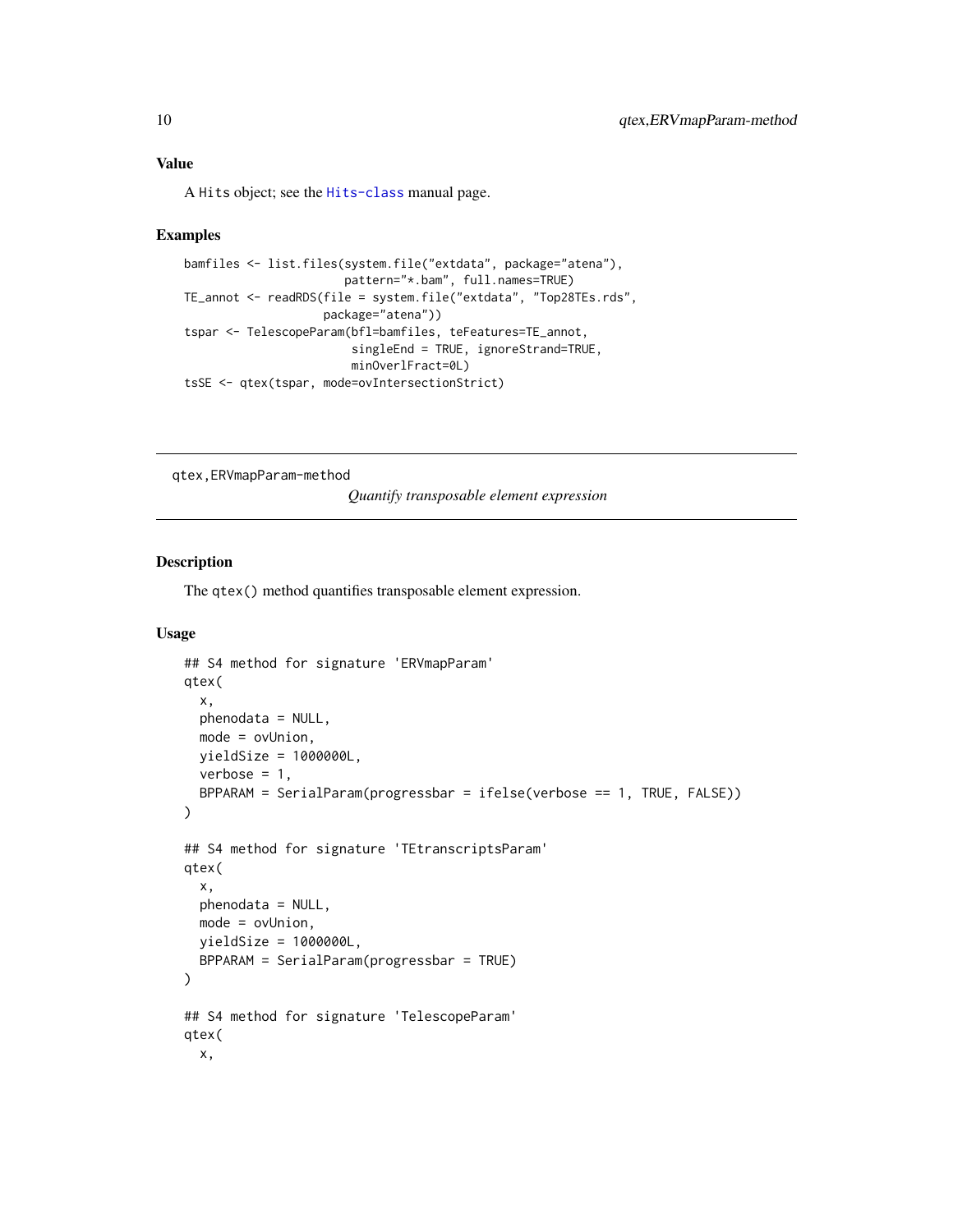```
phenodata = NULL,
 mode = ovUnion,
 yieldSize = 1000000L,
 BPPARAM = SerialParam(progressbar = TRUE)
)
```
## Arguments

| X              | An AtenaParam object of one of the following subclasses:                                                                                                                                                                                                                                                                                                                                                                                                                          |
|----------------|-----------------------------------------------------------------------------------------------------------------------------------------------------------------------------------------------------------------------------------------------------------------------------------------------------------------------------------------------------------------------------------------------------------------------------------------------------------------------------------|
|                | • A ERVmapParam object built using the constructor function ERVmapParam().<br>This object will trigger qtex() to use the algorithm by Tokuyama et al.<br>(2018).                                                                                                                                                                                                                                                                                                                  |
|                | • A TelescopeParam object built using the constructor function TelescopeParam().<br>This object will trigger qtex() to use the algorithm by Bendall et al. (2019).                                                                                                                                                                                                                                                                                                                |
| phenodata      | A data. frame or DataFrame object storing phenotypic data to include in the<br>resulting SummarizedExperiment object. If phenodata is set, its row names<br>will become the column names of the resulting SummarizedExperiment object.                                                                                                                                                                                                                                            |
| mode           | One of the pre-defined overlapping methods such as ovUnion(), ovIntersectionStrict<br>or a user-supplied overlapping function. For a user-supplied overlapping func-<br>tion, the input parameters must match those of the pre-defined methods and the<br>function must return a Hits object with subject hits matching the annotated fea-<br>tures. This parameter is analogous to the mode parameter of the summarize0verlaps()<br>function from the GenomicAlignments package. |
| yieldSize      | Field inherited from BamFile. The method for signature ERVmapParam() reads<br>the BAM file by chunks. yieldSize represents the number of records (chunk<br>size) to yield each time the file is read.                                                                                                                                                                                                                                                                             |
| verbose        | (Default 1). When verbose $> 1$ , detailed information on the quantification steps<br>is provided. Warnings are always present regardless of the value of verbose.                                                                                                                                                                                                                                                                                                                |
| <b>BPPARAM</b> | An object of a BiocParallelParam subclass to configure the parallel execution<br>of the code. By default, a SerialParam object is used, which does not use any<br>parallelization, with the flag progress=TRUE to show progress through the cal-<br>culations.                                                                                                                                                                                                                    |

## Details

Giving some AtenaParam object sub-class as input, the qtex() method quantifies the expression of transposable elements (TEs). The particular algorithm to perform the quantification will be selected depending on the specific sub-class of input AtenaParam object, see argument x above.

#### Value

A [SummarizedExperiment](#page-0-0) object.

#### References

Tokuyama M et al. ERVmap analysis reveals genome-wide transcription of human endogenous retroviruses. PNAS, 115(50):12565-12572, 2018. <https://doi.org/10.1073/pnas.1814589115>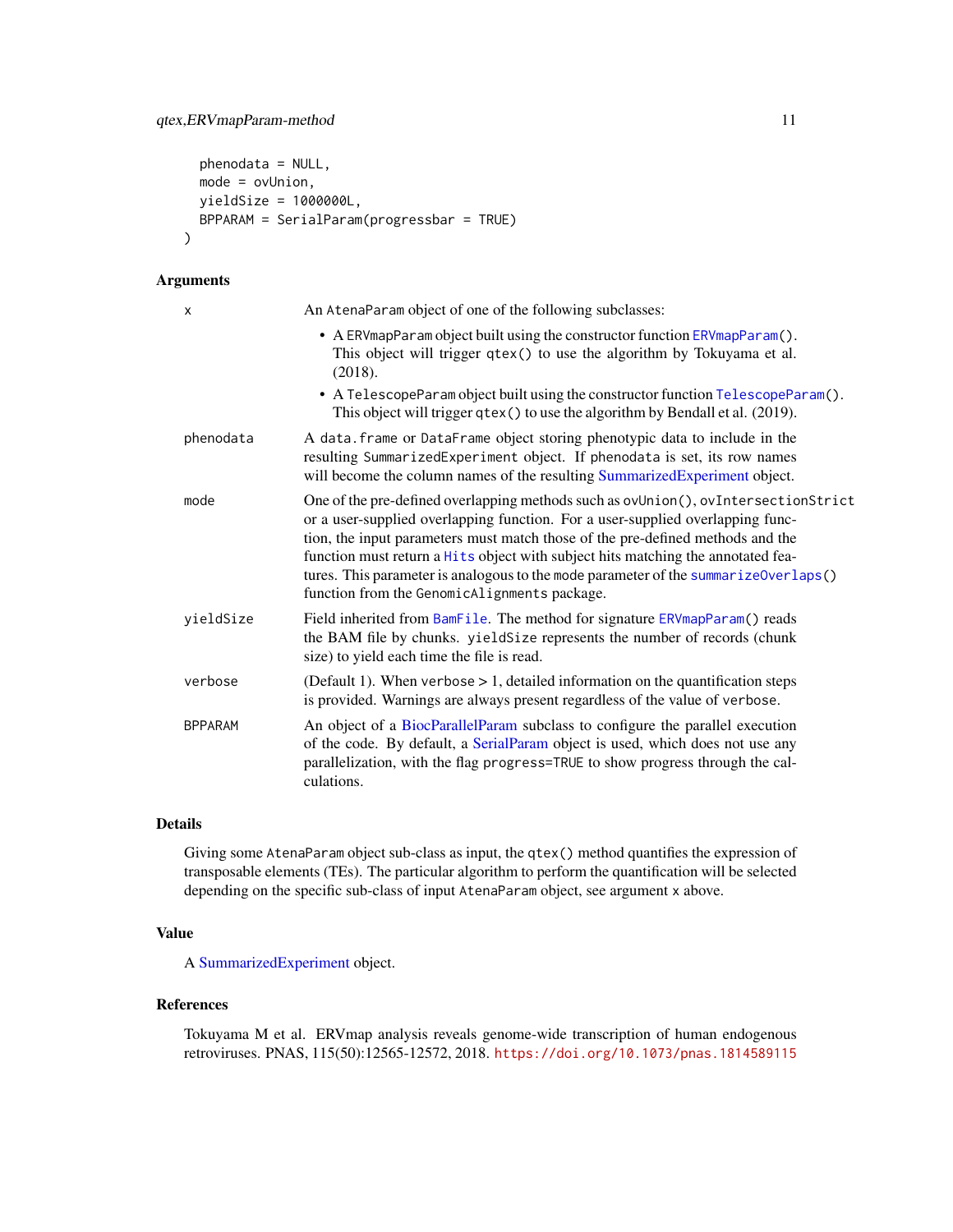<span id="page-11-0"></span>Bendall ML et al. Telescope: characterization of the retrotranscriptome by accurate estimation of transposable element expression. PLOS Computational Biology, 15:e1006453, 2019. [https:](https://doi.org/10.1371/journal.pcbi.1006453) [//doi.org/10.1371/journal.pcbi.1006453](https://doi.org/10.1371/journal.pcbi.1006453)

#### See Also

[ERVmapParam](#page-4-1) [TelescopeParam](#page-12-1)

#### Examples

```
bamfiles <- list.files(system.file("extdata", package="atena"),
                       pattern="*.bam", full.names=TRUE)
TE_annot <- readRDS(file = system.file("extdata", "Top28TEs.rds",
                    package="atena"))
gene_annot <- readRDS(file = system.file("extdata", "Top50genes.rds",
                                         package="atena"))
tspar <- TelescopeParam(bfl=bamfiles, teFeatures=TE_annot,
                        geneFeatures = gene_annot,
                        singleEnd = TRUE, ignoreStrand=TRUE)
tsSE <- qtex(tspar)
```
rmskbasicparser *Parser of RepeatMasker annotations*

#### **Description**

Parser of RepeatMasker annotations

#### Usage

```
rmskbasicparser(gr)
```
#### Arguments

gr A [GRanges](#page-0-0) object with RepeatMasker annotations from [AnnotationHub](#page-0-0)

#### Details

Parses annotations by removing low complexity regions, simple repeats, satellites, rRNA, scRNA, snRNA, srpRNA and tRNA. Also removes TEs with a strand different than "+" or "-". Modifies "repFamily" and "repClass" columns when a "?" is present or when they are defined as "Unknown" or "Other". Finally, assigns a unique id to each TE instance by adding the suffix "\_dup" plus a number at the end of the "repName".

#### Value

A [GRanges](#page-0-0) object.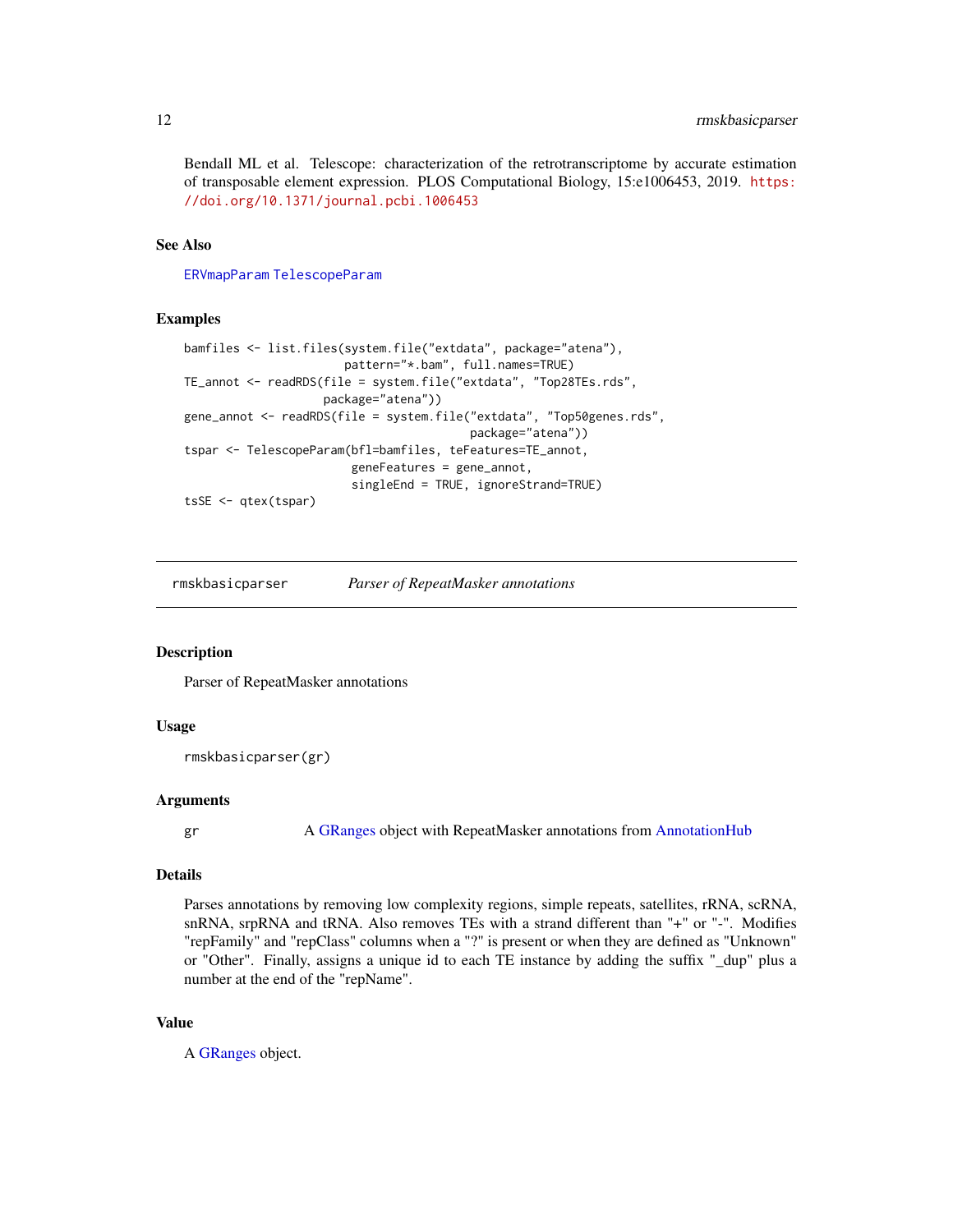#### <span id="page-12-0"></span>rmskidentity 13

#### Examples

rmsk\_gr <- annotaTEs(genome = "dm6", parsefun = rmskbasicparser)

rmskidentity *Identity function for parsefun*

#### Description

Identity function for parsefun

#### Usage

```
rmskidentity(gr)
```
#### Arguments

gr A [GRanges](#page-0-0) object.

#### Details

Identity function: returns the [GRanges](#page-0-0) object without any modification.

#### Value

A [GRanges](#page-0-0) object.

#### Examples

rmsk\_gr <- annotaTEs(genome = "dm6", parsefun = rmskidentity)

<span id="page-12-2"></span>TelescopeParam-class *Telescope parameter class*

#### <span id="page-12-1"></span>Description

This is a class for storing parameters provided to the Telescope algorithm. Build an object of the class TelescopeParam.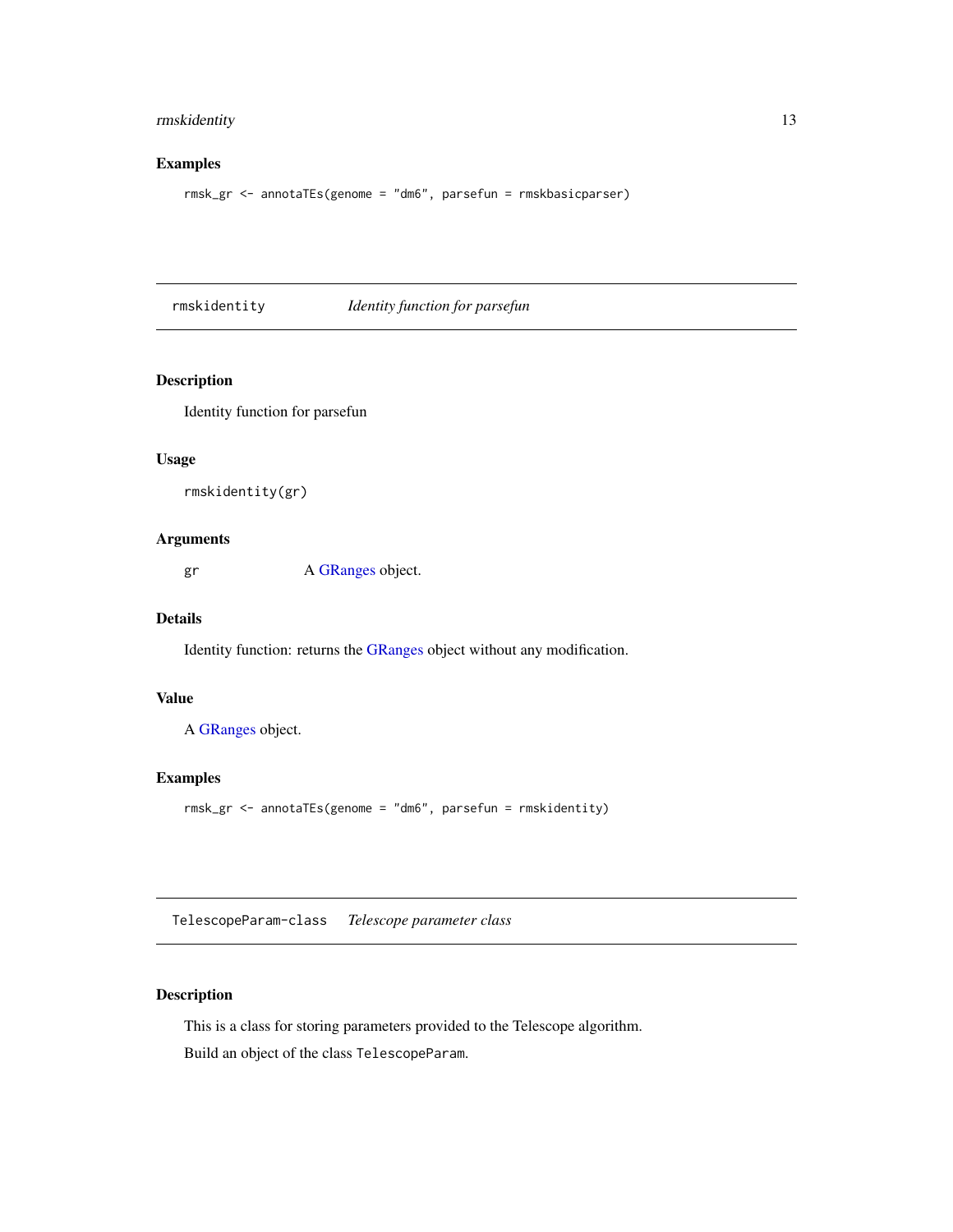## Usage

```
TelescopeParam(
  bfl,
  teFeatures,
  aggregateby = character(0),geneFeatures = NA,
  singleEnd = TRUE,
  strandMode = 1L,
  ignoreStrand = FALSE,
  fragments = FALSE,
 minOverlFract = 0.2,
 pi\_prior = 0L,
  theta_prior = 0L,
  em_epsilon = 1e-07,
 maxIter = 100L,reassign_mode = "exclude",
 conf\_prob = 0.9\mathcal{L}
```
## S4 method for signature 'TelescopeParam' show(object)

## Arguments

| bfl          | A BamFile or BamFileList object, or a character string vector of BAM file-<br>names.                                                                                                                                                                                                                                                                                                                                                                                                                                                                                                            |
|--------------|-------------------------------------------------------------------------------------------------------------------------------------------------------------------------------------------------------------------------------------------------------------------------------------------------------------------------------------------------------------------------------------------------------------------------------------------------------------------------------------------------------------------------------------------------------------------------------------------------|
| teFeatures   | A GRanges or GRangesList object. Elements in this object should have names,<br>which are used as a grouping factor for genomic ranges forming a common locus<br>(equivalent to "locus" column in Telescope). This grouping is performed previ-<br>ous to TE expression quantification, unlike the aggregation of quantifications<br>performed when the aggregateby parameter is specified, which is performed<br>after individual TE instances are quantified.                                                                                                                                  |
| aggregateby  | Character vector with column names from the annotation to be used to aggregate<br>quantifications. By default, this is an empty vector, which means that the names<br>of the input GRanges or GRangesList object given in the teFeatures parameter<br>are used to aggregate quantifications.                                                                                                                                                                                                                                                                                                    |
| geneFeatures | A GRanges or GRangesList object with the gene annotated features to be quan-<br>tified. The TEtranscripts approach for gene expression quantification is used, in<br>which overlaps with unique reads are first tallied with respect to these gene fea-<br>tures whereas multi-mapping reads are preferentially assigned to TEs. Elements<br>should have names indicating the gene name/id. In case that geneFeatures<br>contains a metadata column named type, only the elements with type $=$ exon<br>are considered for the analysis. Then, exon counts are summarized to the gene<br>level. |
| singleEnd    | (Default TRUE) Logical value indicating if reads are single (TRUE) or paired-end<br>(FALSE).                                                                                                                                                                                                                                                                                                                                                                                                                                                                                                    |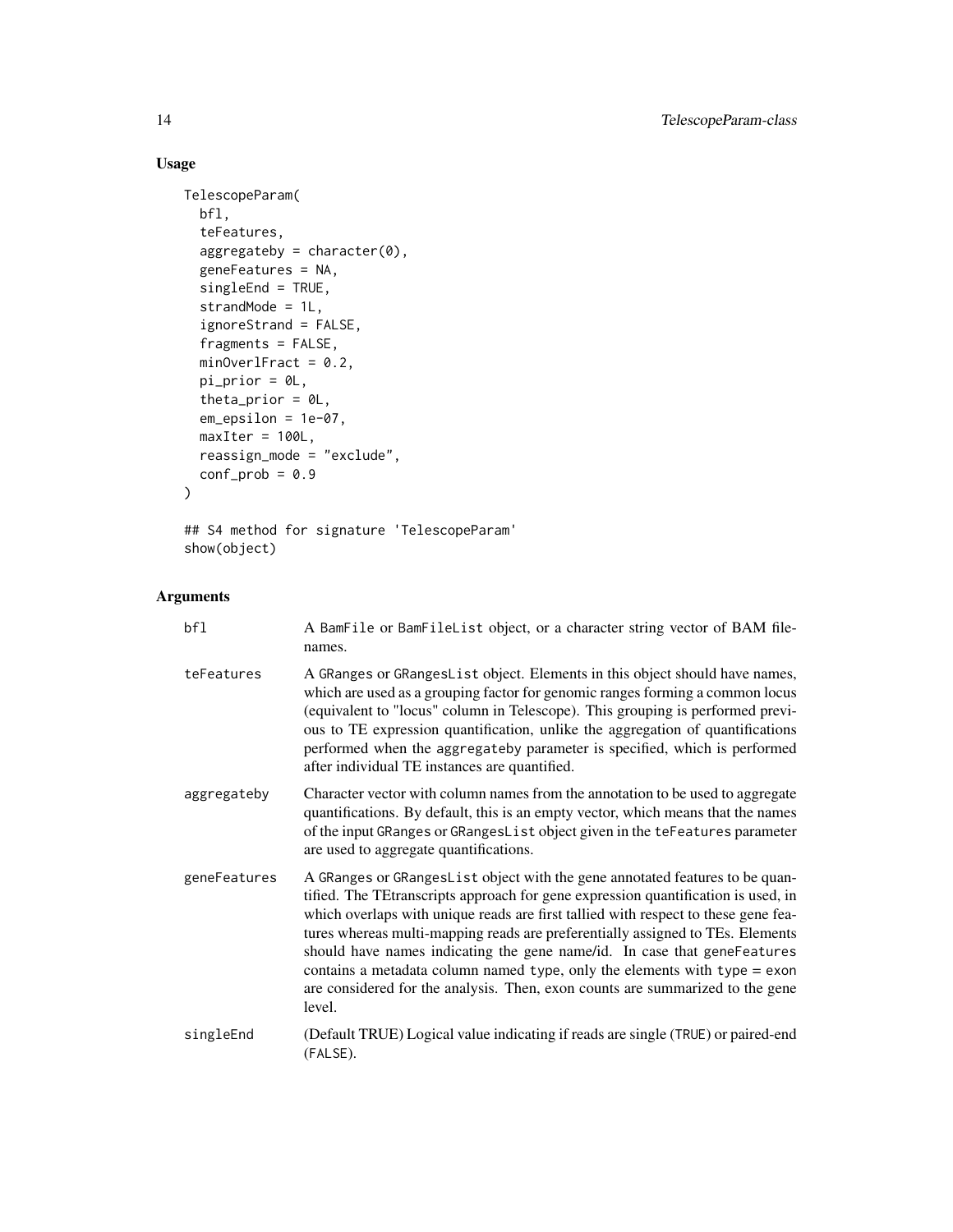<span id="page-14-0"></span>

| strandMode    | (Default 1) Numeric vector which can take values 0, 1 or 2. The strand mode is<br>a per-object switch on GAlignmentPairs objects that controls the behavior of<br>the strand getter. See GAlignmentPairs class for further detail. If singleEnd =<br>TRUE, then strandMode is ignored.                                                                                                                                                                                                                                                                                                       |
|---------------|----------------------------------------------------------------------------------------------------------------------------------------------------------------------------------------------------------------------------------------------------------------------------------------------------------------------------------------------------------------------------------------------------------------------------------------------------------------------------------------------------------------------------------------------------------------------------------------------|
| ignoreStrand  | (Default FALSE) A logical which defines if the strand should be taken into con-<br>sideration when computing the overlap between reads and annotated features.<br>When ignoreStrand = FALSE, an aligned read is considered to be overlapping<br>an annotated feature as long as they have a non-empty intersecting genomic<br>range on the same strand, while when ignoreStrand = TRUE the strand is not<br>considered.                                                                                                                                                                      |
| fragments     | (Default TRUE) A logical; applied to paired-end data only. When fragments=FALSE,<br>the read-counting method only counts 'mated pairs' from opposite strands, while<br>when fragments=TRUE (default), same-strand pairs, singletons, reads with un-<br>mapped pairs and other fragments are also counted. fragments=TRUE is equiva-<br>lent to the original Telescope algorithm. For further details see summarize0verlaps().                                                                                                                                                                |
| minOverlFract | (Default 0.2) A numeric scalar. minOverlFract is multiplied by the median<br>read length and the resulting value is used to specify the minoverlap argument<br>from find0verlaps from the IRanges package. When no minimum overlap is<br>required, set $minOverlFract = 0$ .                                                                                                                                                                                                                                                                                                                 |
| pi_prior      | (Default 0) A positive integer scalar indicating the prior on pi. This is equivalent<br>to adding n unique reads.                                                                                                                                                                                                                                                                                                                                                                                                                                                                            |
| theta_prior   | (Default 0) A positive integer scalar storing the prior on Q. Equivalent to adding<br>n non-unique reads.                                                                                                                                                                                                                                                                                                                                                                                                                                                                                    |
| em_epsilon    | (Default 1e-7) A numeric scalar indicating the EM Algorithm Epsilon cutoff.                                                                                                                                                                                                                                                                                                                                                                                                                                                                                                                  |
| maxIter       | A positive integer scalar storing the maximum number of iterations of the EM<br>SQUAREM algorithm (Du and Varadhan, 2020). Default is 100 and this value<br>is passed to the maxiter parameter of the squarem() function.                                                                                                                                                                                                                                                                                                                                                                    |
| reassign_mode | (Default 'exclude') Character vector indicating reassignment mode after EM<br>step. Available methods are 'exclude' (reads with more than one best assign-<br>ment are excluded from the final counts), 'choose' (when reads have more than<br>one best assignment, one of them is randomly chosen), 'average' (the read<br>count is divided evenly among the best assignments) and 'conf' (only assign-<br>ments that exceed a certain threshold -defined by conf_prob parameter- are<br>accepted, then the read count is proportionally divided among the assignments<br>above conf_prob). |
| conf_prob     | (Default 0.9) Minimum probability for high confidence assignment.                                                                                                                                                                                                                                                                                                                                                                                                                                                                                                                            |
| object        | A TelescopeParam object.                                                                                                                                                                                                                                                                                                                                                                                                                                                                                                                                                                     |

## Details

This is the constructor function for objects of the class TelescopeParam-class. This type of object is the input to the function [qtex\(](#page-9-1)) for quantifying expression of transposable elements, which will call the Telescope algorithm [Bendall et al. \(2019\)](https://doi.org/10.1371/journal.pcbi.1006453) with this type of object.

#### Value

A [TelescopeParam](#page-12-2) object.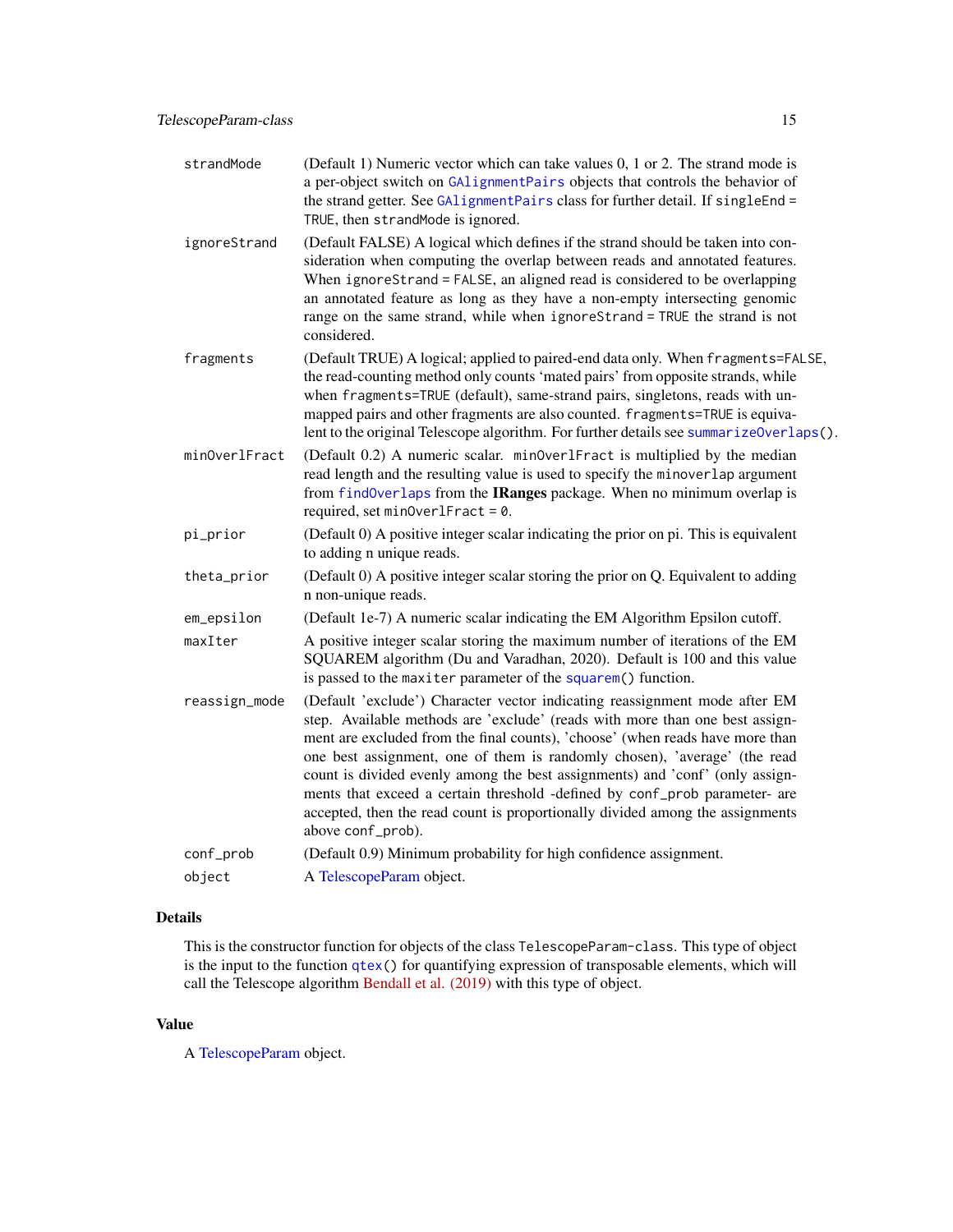<span id="page-15-0"></span>singleEnd (Default TRUE) Logical value indicating if reads are single (TRUE) or paired-end (FALSE).

- strandMode (Default 1) Numeric vector which can take values 0, 1 or 2. The strand mode is a perobject switch on [GAlignmentPairs](#page-0-0) objects that controls the behavior of the strand getter. See [GAlignmentPairs](#page-0-0) class for further detail. If singleEnd = TRUE, then strandMode is ignored.
- ignoreStrand (Default FALSE) A logical which defines if the strand should be taken into consideration when computing the overlap between reads and annotated features. When ignoreStrand = FALSE, an aligned read is considered to be overlapping an annotated feature as long as they have a non-empty intersecting genomic range on the same strand, while when ignoreStrand = TRUE the strand is not considered.
- fragments (Default FALSE) A logical; applied to paired-end data only. When fragments=FALSE (default), the read-counting method only counts 'mated pairs' from opposite strands, while when fragments=TRUE, same-strand pairs, singletons, reads with unmapped pairs and other fragments are also counted. For further details see [summarizeOverlaps\(](#page-0-0)).
- minOverlFract (Default 0.2) A numeric scalar. minOverlFract is multiplied by the median read length and the resulting value is used to specify the minoverlap argument from [findOverlaps](#page-0-0) from the IRanges package. When no minimum overlap is required, set minOverlFract = 0.
- pi\_prior (Default 0) A positive integer scalar indicating the prior on pi. This is equivalent to adding n unique reads.
- theta\_prior (Default 0) A positive integer scalar storing the prior on Q. Equivalent to adding n non-unique reads.
- em\_epsilon (Default 1e-7) A numeric scalar indicating the EM Algorithm Epsilon cutoff.
- maxIter A positive integer scalar storing the maximum number of iterations of the EM SQUAREM algorithm (Du and Varadhan, 2020). Default is 100 and this value is passed to the maxiter parameter of the [squarem\(](#page-0-0)) function.
- reassign\_mode (Default 'exclude') Character vector indicating reassignment mode after EM step. Available methods are 'exclude' (reads with more than one best assignment are excluded from the final counts), 'choose' (when reads have more than one best assignment, one of them is randomly chosen), 'average' (the read count is divided evenly among the best assignments) and 'conf' (only assignments that exceed a certain threshold -defined by conf\_prob parameter- are accepted, then the read count is proportionally divided among the assignments above conf\_prob).
- conf\_prob (Default 0.9) Minimum probability for high confidence assignment.

#### References

Bendall et al. Telescope: characterization of the retrotranscriptome by accurate estimation of transposable element expression. PLOS Comp. Biol. 2019;15(9):e1006453. DOI: [https://doi.org/](https://doi.org/10.1371/journal.pcbi.1006453) [10.1371/journal.pcbi.1006453](https://doi.org/10.1371/journal.pcbi.1006453)

Bendall et al. Telescope: characterization of the retrotranscriptome by accurate estimation of transposable element expression. PLOS Comp. Biol. 2019;15(9):e1006453. DOI: [https://doi.org/](https://doi.org/10.1371/journal.pcbi.1006453) [10.1371/journal.pcbi.1006453](https://doi.org/10.1371/journal.pcbi.1006453)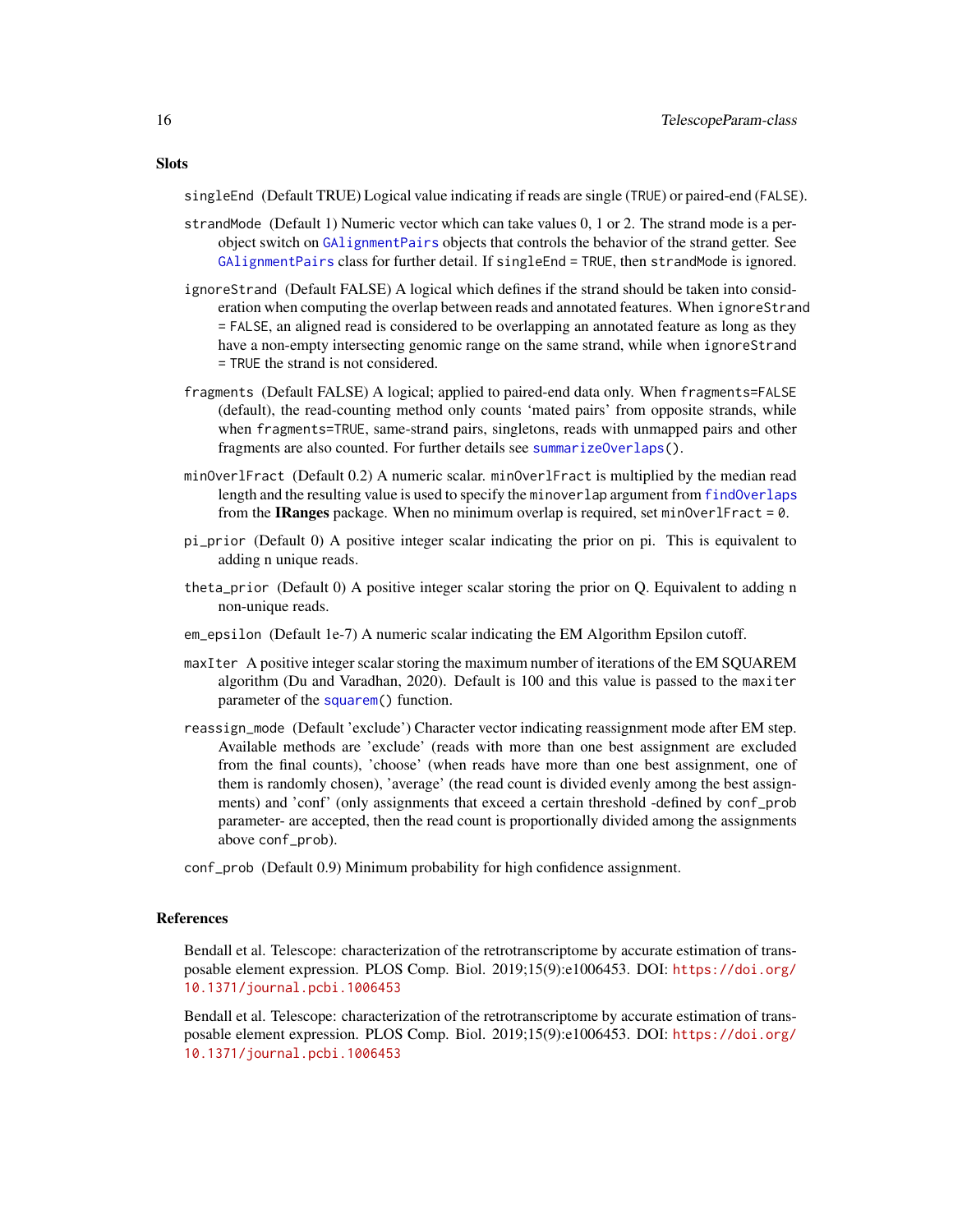#### <span id="page-16-0"></span>TEtranscriptsParam-class 17

#### Examples

```
bamfiles <- list.files(system.file("extdata", package="atena"),
                      pattern="*.bam", full.names=TRUE)
TE_annot <- readRDS(file = system.file("extdata", "Top28TEs.rds",
                   package="atena"))
gene_annot <- readRDS(file = system.file("extdata", "Top50genes.rds",
                                         package="atena"))
tspar <- TelescopeParam(bfl=bamfiles, teFeatures=TE_annot,
                        geneFeatures = gene_annot,
                        singleEnd = TRUE, ignoreStrand=TRUE)
tspar
```

```
TEtranscriptsParam-class
```
*TEtranscripts parameter class*

#### <span id="page-16-1"></span>Description

This is a class for storing parameters provided to the TEtranscripts algorithm. It is a subclass of the 'AtenaParam-class'.

Build an object of the class TEtranscriptsParam

#### Usage

```
TEtranscriptsParam(
  bfl,
  teFeatures,
  aggregateby = character(0),geneFeatures = NA,
  singleEnd = TRUE,
  ignoreStrand = FALSE,
  strandMode = 1L,
  fragments = TRUE,
  tolerance = 1e-04,maxIter = 100L)
## S4 method for signature 'TEtranscriptsParam'
```

```
show(object)
```
#### Arguments

| bfl        | a character string vector of BAM file names.                                                                                                                                                                                                   |
|------------|------------------------------------------------------------------------------------------------------------------------------------------------------------------------------------------------------------------------------------------------|
| teFeatures | A GRanges or GRanges List object with the TE annotated features to be quanti-<br>fied. Elements in this object should have names, which are used as a grouping<br>factor for genomic ranges forming a common locus, unless other metadata col- |
|            | umn names are specified in the aggregate by parameter.                                                                                                                                                                                         |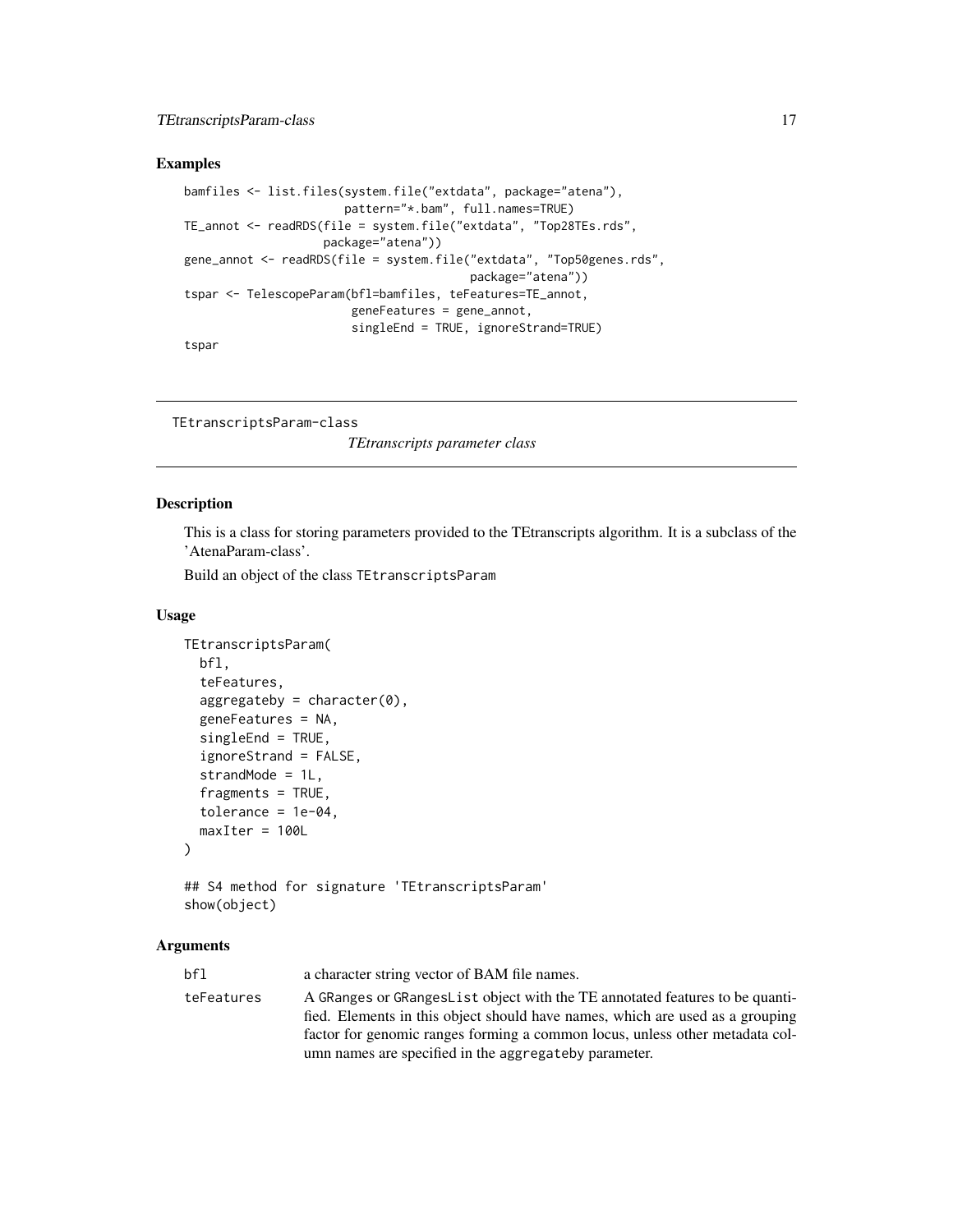- <span id="page-17-0"></span>aggregateby Character vector with column names from the annotation to be used to aggregate quantifications. By default, this is an empty vector, which means that the names of the input GRanges or GRangesList object given in the teFeatures parameter are used to aggregate quantifications.
- geneFeatures A GRanges or GRangesList object with the gene annotated features to be quantified. Following the TEtranscripts algorithm, overlaps with unique reads are first tallied with respect to these gene features. Elements should have names indicating the gene name/id. In case that geneFeatures contains a metadata column named type, only the elements with type = exon are considered for the analysis. Then, exon counts are summarized to the gene level.
- singleEnd (Default TRUE) Logical value indicating if reads are single (TRUE) or paired-end (FALSE).
- ignoreStrand (Default FALSE) A logical which defines if the strand should be taken into consideration when computing the overlap between reads and annotated features. When ignoreStrand = FALSE, an aligned read is considered to be overlapping an annotated feature as long as they have a non-empty intersecting genomic range on the same strand, while when ignoreStrand = TRUE the strand is not considered.
- strandMode (Default 1) Numeric vector which can take values 0, 1 or 2. The strand mode is a per-object switch on [GAlignmentPairs](#page-0-0) objects that controls the behavior of the strand getter. See [GAlignmentPairs](#page-0-0) class for further detail. If singleEnd = TRUE, then strandMode is ignored.
- fragments (Default TRUE) A logical; applied to paired-end data only. When fragments=FALSE, the read-counting method only counts 'mated pairs' from opposite strands, while when fragments=TRUE (default), same-strand pairs, singletons, reads with unmapped pairs and other fragments are also counted. fragments=TRUE is equivalent to the behavior of the TEtranscripts algorithm. For further details see [summarizeOverlaps\(](#page-0-0)).
- tolerance A positive numeric scalar storing the minimum tolerance above which the SQUAREM algorithm (Du and Varadhan, 2020) keeps iterating. Default is 1e-4 and this value is passed to the tol parameter of the [squarem\(](#page-0-0)) function. maxIter A positive integer scalar storing the maximum number of iterations of the SQUAREM algorithm (Du and Varadhan, 2020). Default is 100 and this value is passed to

object A [TEtranscriptsParam](#page-16-2) object.

#### Details

This is the constructor function for objects of the class TEtranscriptsParam-class. This type of object is the input to the function  $q$ tex() for quantifying expression of transposable elements using the TEtranscripts method [Jin et al. \(2015\).](https://doi.org/10.1093/bioinformatics/btv422) The TEtranscripts algorithm quantifies TE expression by using an EM algorithm to optimally distribute ambiguously mapped reads.

the maxiter parameter of the [squarem\(](#page-0-0)) function.

#### Value

A [TEtranscriptsParam](#page-16-2) object.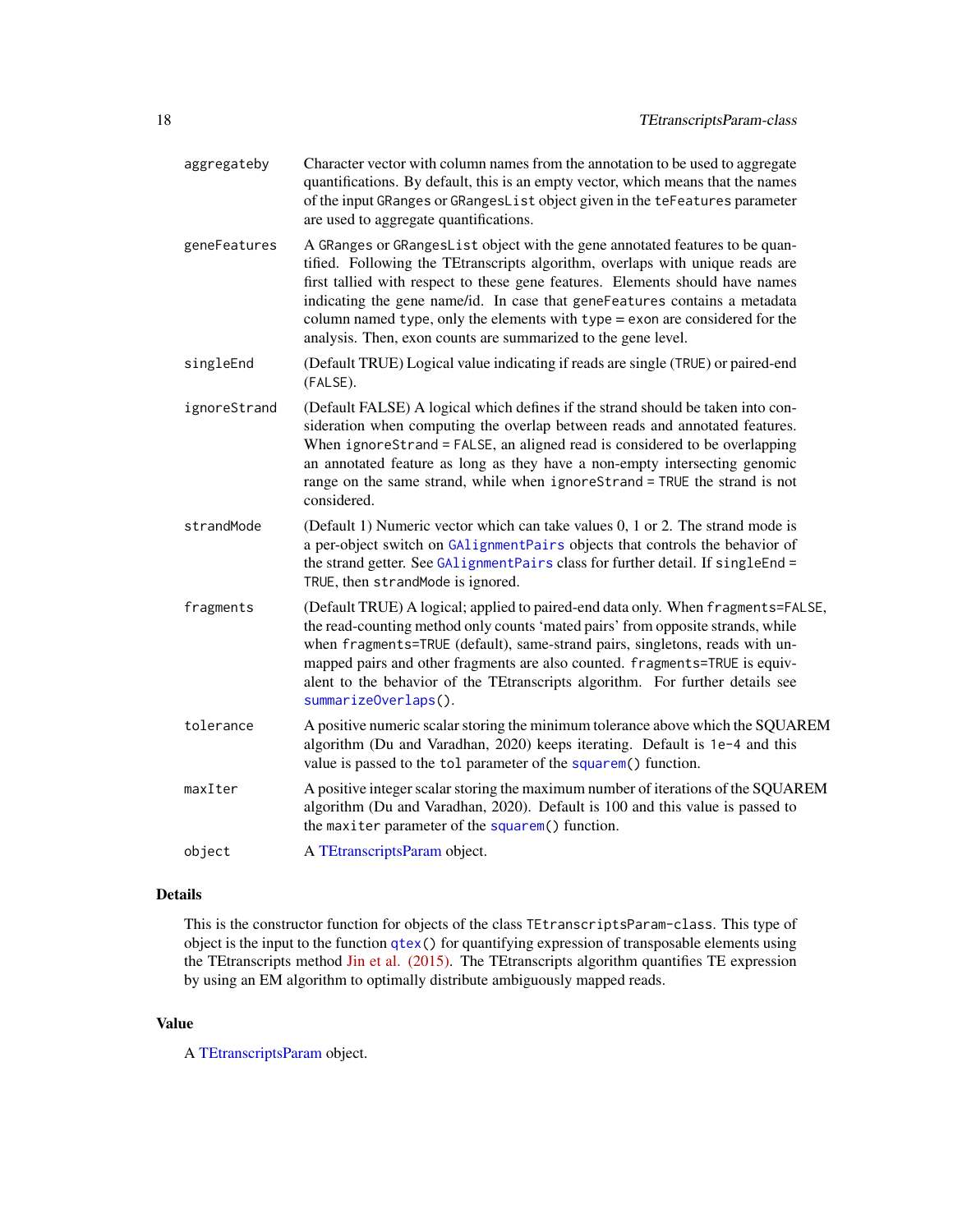#### <span id="page-18-0"></span>**Slots**

- singleEnd (Default FALSE) Logical value indicating if reads are single (TRUE) or paired-end (FALSE).
- ignoreStrand (Default FALSE) A logical which defines if the strand should be taken into consideration when computing the overlap between reads and annotated features. When ignoreStrand = FALSE, an aligned read will be considered to be overlapping an annotated feature as long as they have a non-empty intersecting genomic ranges on the same strand, while when ignoreStrand = TRUE the strand will not be considered.
- strandMode (Default 1) Numeric vector which can take values 0, 1 or 2. The strand mode is a perobject switch on [GAlignmentPairs](#page-0-0) objects that controls the behavior of the strand getter. See [GAlignmentPairs](#page-0-0) class for further detail. If singleEnd = TRUE, then use either strandMode = NULL or do not specify the strandMode parameter.
- fragments (Default TRUE) A logical; applied to paired-end data only. When fragments=TRUE (default), the read-counting method will also count reads without mates, while when fragments=FALSE those reads will not be counted. For further details see [summarizeOverlaps\(](#page-0-0)).
- tolerance A positive numeric scalar storing the minimum tolerance above which the SQUAREM algorithm (Du and Varadhan, 2020) keeps iterating. Default is 1e-4 and this value is passed to the tol parameter of the [squarem\(](#page-0-0)) function.
- maxIter A positive integer scalar storing the maximum number of iterations of the SQUAREM algorithm (Du and Varadhan, 2020). Default is 100 and this value is passed to the maxiter parameter of the [squarem\(](#page-0-0)) function.

#### References

Jin Y et al. TEtranscripts: a package for including transposable elements in differential expression analysis of RNA-seq datasets. Bioinformatics. 2015;31(22):3593-3599. DOI: [https://doi.org/](https://doi.org/10.1093/bioinformatics/btv422) [10.1093/bioinformatics/btv422](https://doi.org/10.1093/bioinformatics/btv422)

Jin Y et al. TEtranscripts: a package for including transposable elements in differential expression analysis of RNA-seq datasets. Bioinformatics. 2015;31(22):3593-3599. DOI: [https://doi.org/](https://doi.org/10.1093/bioinformatics/btv422) [10.1093/bioinformatics/btv422](https://doi.org/10.1093/bioinformatics/btv422)

#### Examples

```
bamfiles <- list.files(system.file("extdata", package="atena"),
                       pattern="*.bam", full.names=TRUE)
TE_annot <- readRDS(file = system.file("extdata", "Top28TEs.rds",
                    package="atena"))
ttpar <- TEtranscriptsParam(bamfiles, teFeatures = TE_annot,
                            singleEnd = TRUE, ignoreStrand=TRUE,
                            aggregateby = c("repName"))
```
ttpar